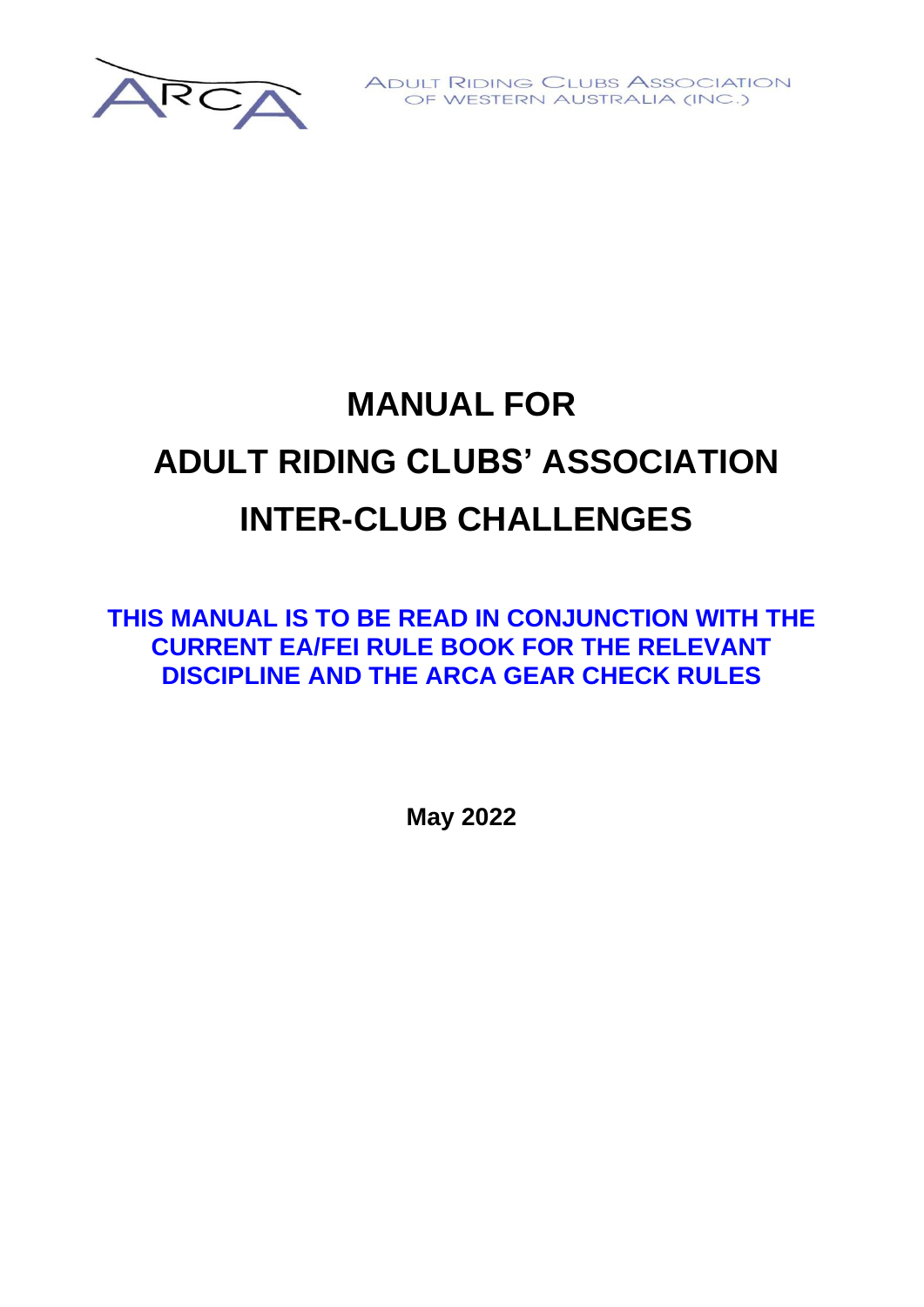# **TABLE OF CONTENTS**

| 1.  | ROLE OF ADULT RIDING CLUBS' ASSOCIATION (ARCA)       | 3              |  |
|-----|------------------------------------------------------|----------------|--|
| 2.  | <b>WHO CAN HOST CHALLENGES</b>                       |                |  |
| 3.  | <b>SPONSORSHIP</b>                                   | 3              |  |
| 4.  | AGREED CHALLENGE FORMAT                              |                |  |
|     | a) Autumn Challenge                                  | 3              |  |
|     | b) Winter Challenge                                  | 3              |  |
|     | <b>Spring Challenge</b><br>C)                        | 4              |  |
| 5.  | <b>WHO CAN ENTER</b>                                 | $\overline{4}$ |  |
| 6.  | <b>OVERARCHING RULES</b>                             |                |  |
|     | a) Welfare of horses                                 | 5              |  |
|     | <b>Protests</b><br>b)                                | 5              |  |
|     | c) Protective head gear                              | 5              |  |
|     | d) Risk management                                   | 5              |  |
| 7.  | ARCA DRESSAGE COMPETITION RULES                      |                |  |
|     | a) General information and rules                     | 6              |  |
|     | b) Dress, saddlery and equipment                     | 6              |  |
|     | c) Dressage tests                                    | 6              |  |
| 8.  | <b>ARCA EVENTING RULES</b>                           |                |  |
|     | a) General information and rules                     | 7              |  |
|     | b) First aid                                         | 7              |  |
|     | c) Specific rules for eventing dressage              | 8              |  |
|     | d) Conduct of the cross country phase                | 8              |  |
|     | e) Cross country phase penalties                     | 9              |  |
|     | f)<br>Marking and access to the cross country course | 10             |  |
|     | g) Guidelines for cross country jump judges          | 11             |  |
| 9.  | <b>ARCA SHOWJUMPING RULES</b>                        |                |  |
|     | a) General information and rules                     | 11             |  |
|     | b) Dress, saddlery and equipment                     | 11             |  |
|     | c) Showjumping penalties                             | 12             |  |
|     | d) Timed Showjumping Events                          | 12             |  |
| 10. | <b>ARCA SHOWHORSE / HACKING RULES</b>                | 12             |  |
| 11. | <b>ARCA WORKING HUNTER RULES</b>                     | 13             |  |
| 12. | ARCA HICKSTEAD / JUMP CROSS RULES                    | 14             |  |
| 13. | <b>ARCA GYMKHANA RULES</b>                           | 14             |  |
| 14. | <b>ROLE OF OFFICIALS</b>                             | 14             |  |
| 15. | <b>SCORING FOR CHALLENGES</b>                        |                |  |
|     | Dressage Challenge scoring<br>a)                     | 16             |  |
|     | b) Eventing Challenge scoring                        | 16             |  |
|     | Showjumping Challenge scoring<br>C)                  | 16             |  |
|     | Show Horse Challenge scoring<br>d)                   | 16             |  |
|     | <b>Working Hunter Challenge scoring</b><br>e)        | 17             |  |
|     | Hickstead / Jump Cross Challenge scoring<br>f)       | 17             |  |
|     | Gymkhana Challenge scoring<br>g)                     | 17             |  |
|     | <b>Best Presented Class scoring</b><br>h)            | 18             |  |
|     | Overall High Point and Handicap Awards scoring<br>i) | 18             |  |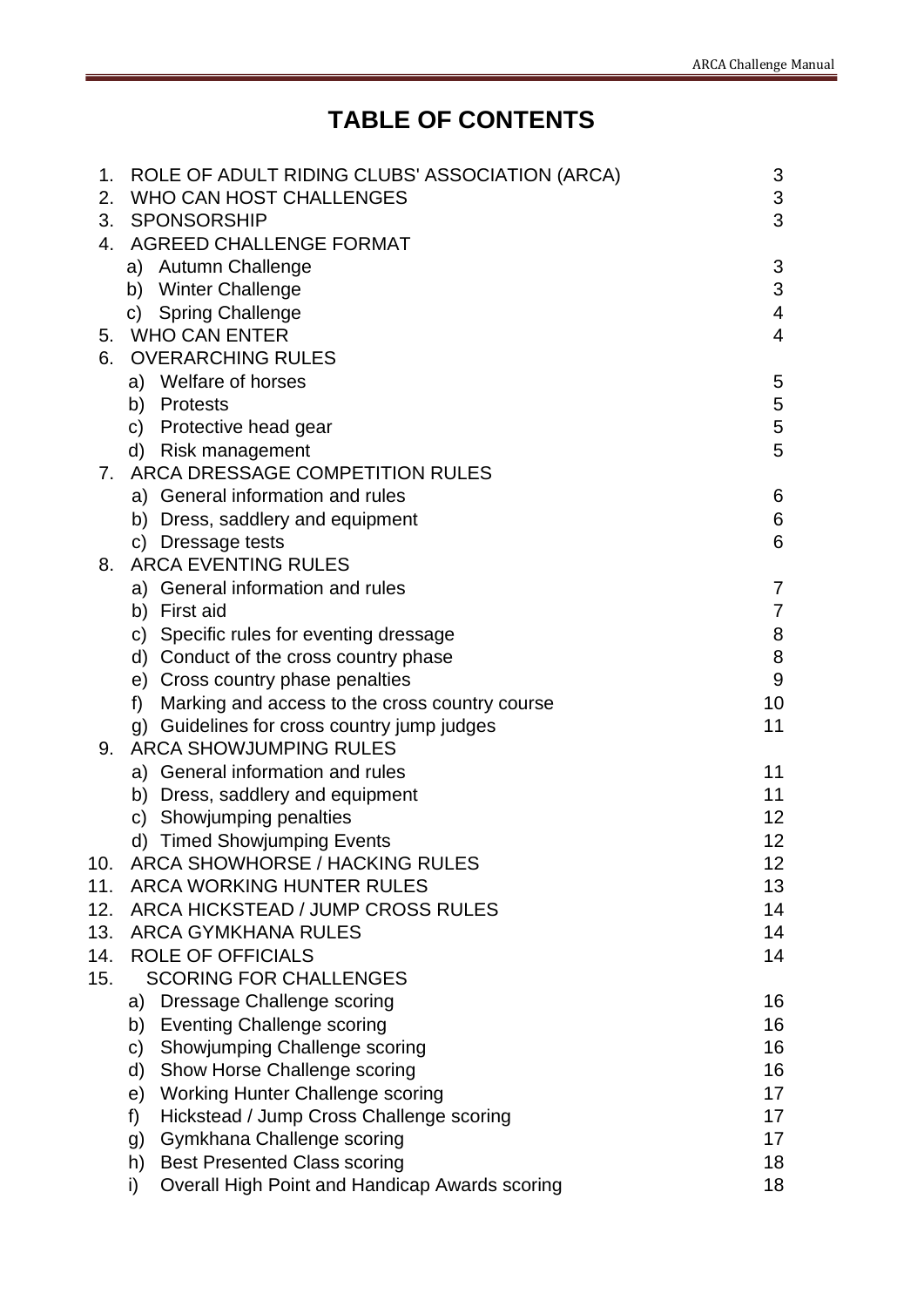## **MANUAL FOR THE CONDUCT OF INTER-CLUB CHALLENGES**

## <span id="page-2-0"></span>**1. ROLE OF ADULT RIDING CLUB'S ASSOCIATION (ARCA)**

To foster participation in equestrian competition in a friendly, non-threatening and encouraging environment.

## <span id="page-2-1"></span>**2. WHO CAN HOST CHALLENGES**

Inter-Club Challenges can only be hosted by current, financial adult riding clubs of Western Australia which are affiliated with ARCA. Clubs must hold current insurance either with EA, Aon or other similar insurance companies.

For events that require Dressage tests, host Clubs must be EA Affiliated to allow use of the EA or EvA Tests

#### **3. SPONSORHIP**

Clubs are permitted and encouraged to obtain sponsors for awards and prizes for the Challenge if possible. However, prizes over and above ARCA supplied ribbons, rug & trophies are not mandatory and it is understood smaller and/or country Clubs will be more limited with sponsorship options.

Please note that ARCA are the primary event sponsor and retain full naming rights for the challenges.

Eg."ARCA Winter Challenge proudly sponsored by Joe Citizen" NOT "Joe Citizen's ARCA Winter Challenge".

## <span id="page-2-3"></span><span id="page-2-2"></span>**4. AGREED CHALLENGE FORMAT**

#### **a. Autumn Challenge**

May consist of a variety of different disciplines, including but not limited to:

- Games, hacking, working hunter, equitation, versatility, jump cross, eventing.
- Levels to be catered for include walk/trot to canter classes and poles up to 95cm or higher by agreement of ARCA and host Club

#### <span id="page-2-4"></span>**b. Winter Challenge**

May consist of a variety of different disciplines, including but not limited to:

Games, hacking, working hunter, equitation, versatility, jump cross, eventing.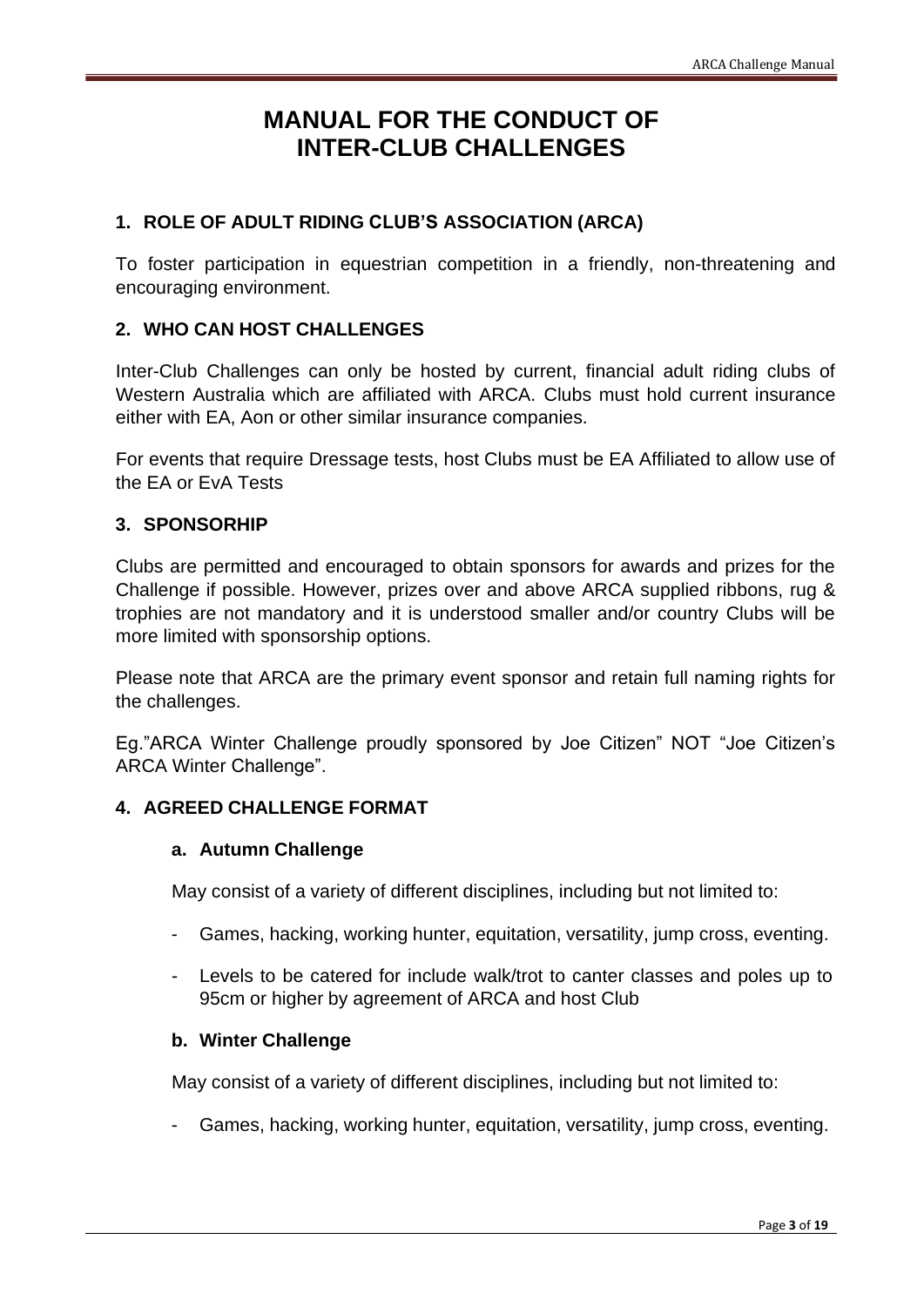Levels to be catered for include walk/trot to canter classes and poles up to 95cm or higher by agreement of ARCA and host Club

## <span id="page-3-0"></span>**c. Spring Challenge**

Dressage, consisting of Standard, Freestyle, Pas de Deux and Quadrille tests.

Each rider in the Spring Challenge is eligible to enter 2 individual tests, comprising of 1 Standard EA + 1 EA Freestyle of the same level or 2 standard EA tests at consecutive levels. In addition, riders can also ride as part of a Pas de Deux or Quadrille. Pas de Deux and Quadrille must be included in the Spring Challenge Dressage program.

Levels to be catered for include Preparatory up to Elementary, or higher by agreement of ARCA and host Club.

Note: Dressage is designated as the last Challenge each year to encourage riders to participate in Freestyles, Pas De Deux and Quadrille classes by allowing ample time for practice.

The order of these challenges may be altered in any one year at the discretion of the ARCA committee

## <span id="page-3-1"></span>**5. WHO CAN ENTER**

#### Riders

Financial members of clubs who are affiliated with ARCA. Minimum age for competition is 18 years (as per current constitution).

Riders who are not members of EWA (competitor, participant or adult rider membership) or who are not members of the host club, are considered Non-Members for the purposes of the Inter-Club competition and must pay the Day Member participation levy. Non-members must sign the Non-Member Release and Waiver of Liability Form.

The Day Member levy per non-member and a Remittance Form must be forwarded to the host Club's insurers on completion of the event.

Waivers and Remittance Forms for the Day Levy are available from the EA National website at [https://www.equestrian.org.au](https://www.equestrian.org.au/)

#### Horses

Horses must be over 3 years of age to compete in non-jumping events and over 4 years of age for jumping events.

Stallions are only permitted at the event (either in competition or present on the grounds) at the discretion of the organising committee. If permitted, Stallions are not to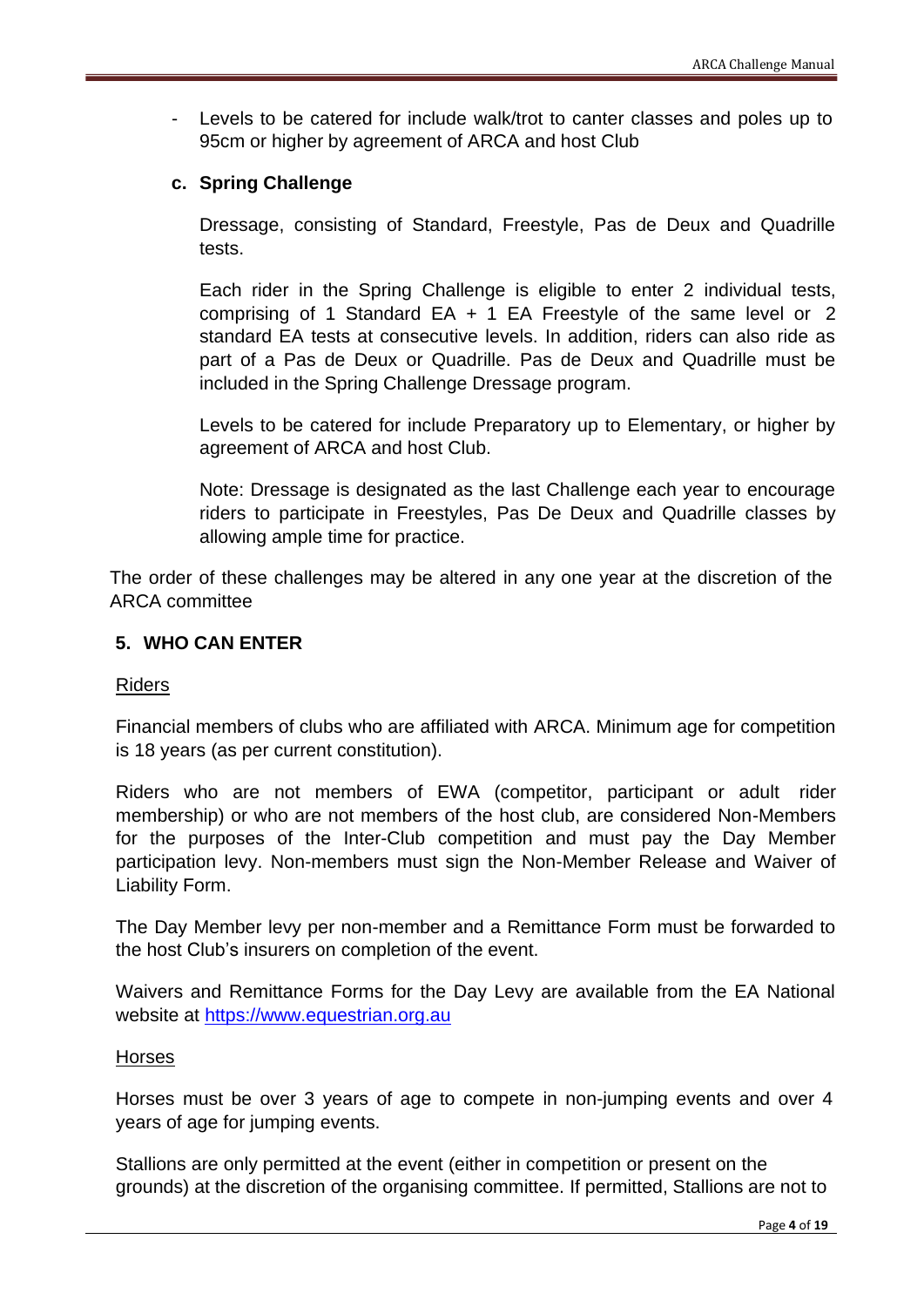be left unattended, must be identified with green discs and must comply with all other rules within the EA Stallion Safe Practice Policy (available on EWA website)

## General

When competing in any ARCA event it is within the spirit of competition to compete at a level appropriate to the horse / rider's experience. In particular, horses that are officially graded through EA must compete within their graded level at ARCA Inter-club challenges wherever possible. Ungraded horses competing outside ARCA (e.g. Associate Dressage, Unofficial Hacking, lower level eventing – Introductory/ Preliminary) should also compete at a similar level in ARCA challenges.

## <span id="page-4-1"></span><span id="page-4-0"></span>**6. OVERARCHING RULES**

## **a. Welfare of horses**

The event organiser will take heed of the code of conduct for the welfare of horses, developed by the FEI and adopted by EA.

Among other things, this conduct requires abuse of horses (including wet or dried blood on the horse) to be dealt with by elimination.

Excessive use of whips, bit and spurs should be brought to the attention of the Chief Steward. The whip should only be used to encourage the horse forward/laterally or as a reprimand, never to vent the rider's anger. The bit and spurs must never be used as a reprimand.

A person seen mistreating a horse, in any capacity during any phase of any event, shall be reported to the Chief Steward and if necessary taken to the appeals committee, which is comprised of people chosen by the host club.

## <span id="page-4-2"></span>**b. Protests**

Each event should have a Chief Steward, to which complaints can be made. A process for managing complaints is to be determined by the host Club. Ideally this should involve an Appeals or Disputes Committee.

## <span id="page-4-3"></span>**c. Protective head gear**

Anyone riding a horse at an ARCA event is required to wear protective head gear and footwear in keeping with the current EA regulations.

## <span id="page-4-4"></span>**d. Risk management**

The Host Club should have in place reasonable risk management guidelines. Risk management policies such as separation of float and spectator parking, supervision of children, access to warm-up and competition arenas by noncompetitors should be brought to Club members' attention prior to the event and displayed at the venue.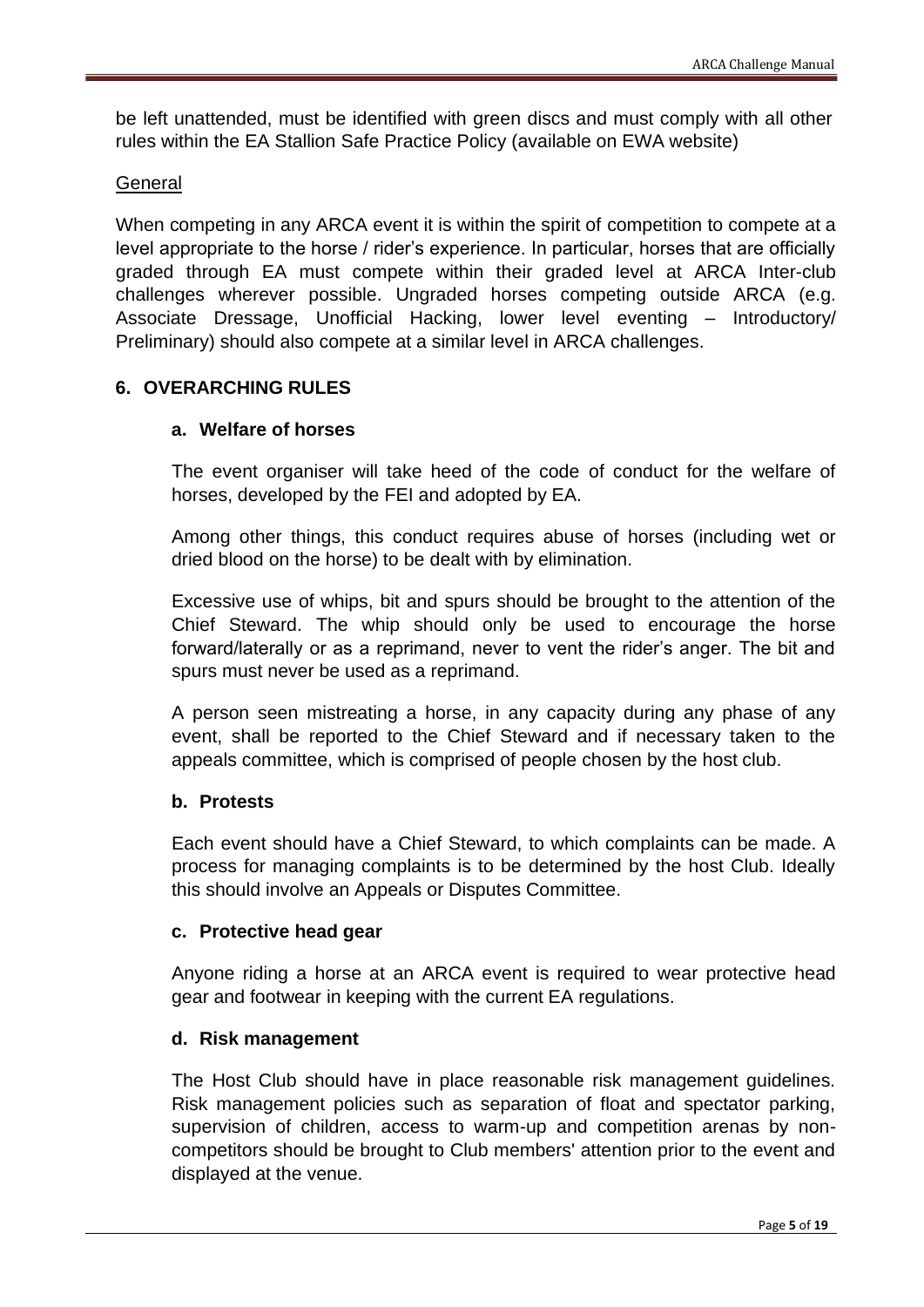NB: Risk Management Policy guidelines/examples are available on the website of Gow-Gates or similar insurance companies

## <span id="page-5-0"></span>**7. ARCA DRESSAGE CHALLENGE RULES**

#### **a. General information and rules**

EA dressage rules to apply, with particular attention to:

- Official dressage arena requirements to be adhered to (no stakes, unbreakable chain etc).
- Judges for dressage competition to be at least trainee EA where practical.
- NO eliminations to encourage participation (excluding falls or at Judge's discretion). Leaving arena to be considered as an Error of Course.
	- $\div$  1<sup>st</sup> error 2 points
	- $\div$  2<sup>nd</sup> error 4 points
	- ❖  $3<sup>rd</sup>$  error 6 points and so forth
- Use of voice permitted at Preparatory & Preliminary level.
- Gear check compulsory for each test.
- Lameness in the case of marked lameness, the Judge has the right to inform the competitor that they are eliminated and the horse is not eligible to compete in further competitions for the rest of the day. There is no appeal against the Judge's decision.

#### <span id="page-5-1"></span>**b. Dress, saddlery and equipment**

Gear checkers are to be provided with the Gear Check Checklist from the current EA rules to ensure consistent gear checking AND with the ARCA exception/variation as per the ARCA Gear Check Rules attached.

All Club Challenges MUST abide by the EA Rules unless rules or gear are listed as exceptions within the ARCA Manual & Gear Check Rules.

#### <span id="page-5-2"></span>**c. Dressage tests**

EA Dressage tests to be used in Inter-Club Challenges. EA Rules for Freestyle tests to apply. Host Clubs MUST be EA Affiliated to allow use of the EA Tests

Judges are to be briefed prior to the competition as to the above ARCA specific rule exceptions and variations. Judges are to be reminded that these are not official events and instructed that encouraging comments in the spirit of the ARCA philosophy are favoured wherever possible.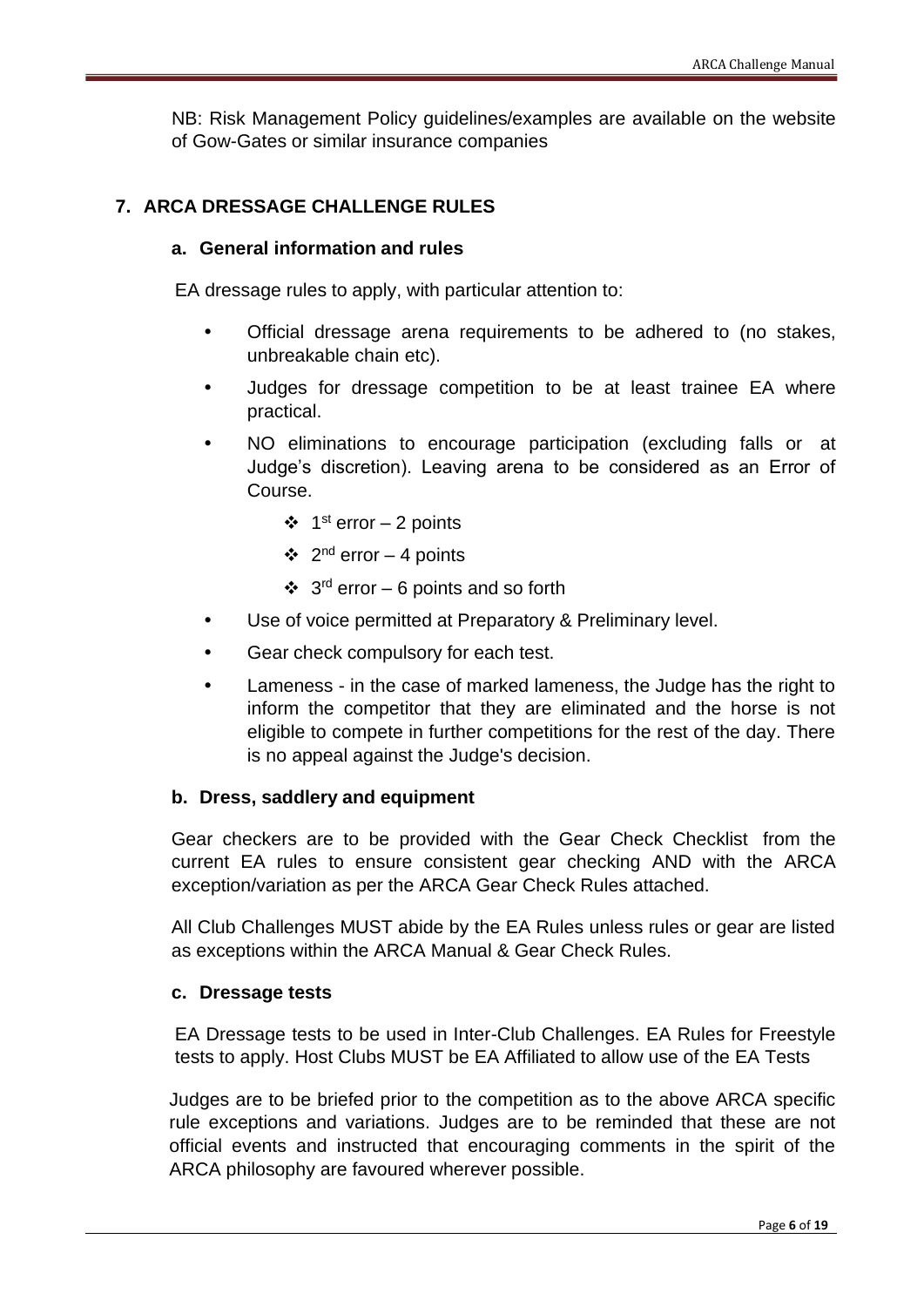## <span id="page-6-0"></span>**8. ARCA EVENTING CHALLENGE RULES**

## **a. General information and rules**

The following rules are to apply:

- Official dressage arena requirements to be adhered to (no stakes, unbreakable chain etc).
- Eventing dressage judges to be trainee EA at least.
- Competitors may only practice jumping over obstacles that have been provided by the Organisers for that purpose. Competitors can be eliminated if found jumping course obstacles as practice.
- At least 2 adjustable practice obstacles must be provided near the jumping area. The obstacles must be marked with flags.
- The practice obstacles must not be more than 10cm above the height of the class or exceed the maximum spread permitted.
- Excessive use of whip, spur and bit will be penalised. For description of what is considered excessive use, riders are directed to Annex 7 of the National Eventing Rules, which are available on the EWA website [\(www.wa.equestrian.org.au\)](http://www.wa.equestrian.org.au/)
- Fitness of Horse and Rider if at any time during the course of the competition a horse is lame or unable to continue, it may be eliminated on the authority of the Technical Delegate or Chief Steward. Similarly, these officials or a doctor may at any time, exclude from competition, any rider who in their opinion is severely injured or unfit.
- The Host Club should appoint a responsible person whose duty it is to:
	- o Inspect and approve the XC and SJ courses before they are shown to riders; and
	- $\circ$  Authorise appropriate alterations to the course, if in their opinion, the courses are not suitable for the classes of horse and rider being judged.
	- o In the case of XC, a responsible person must be a qualified Technical Delegate. The Technical Delegate must remain on course while the XC phase is being run.

## <span id="page-6-1"></span>**b. First aid**

The following guidelines are to be adhered to:

 A first aid service, or person(s) holding a current senior first aid certificate, should be present at all times during the event.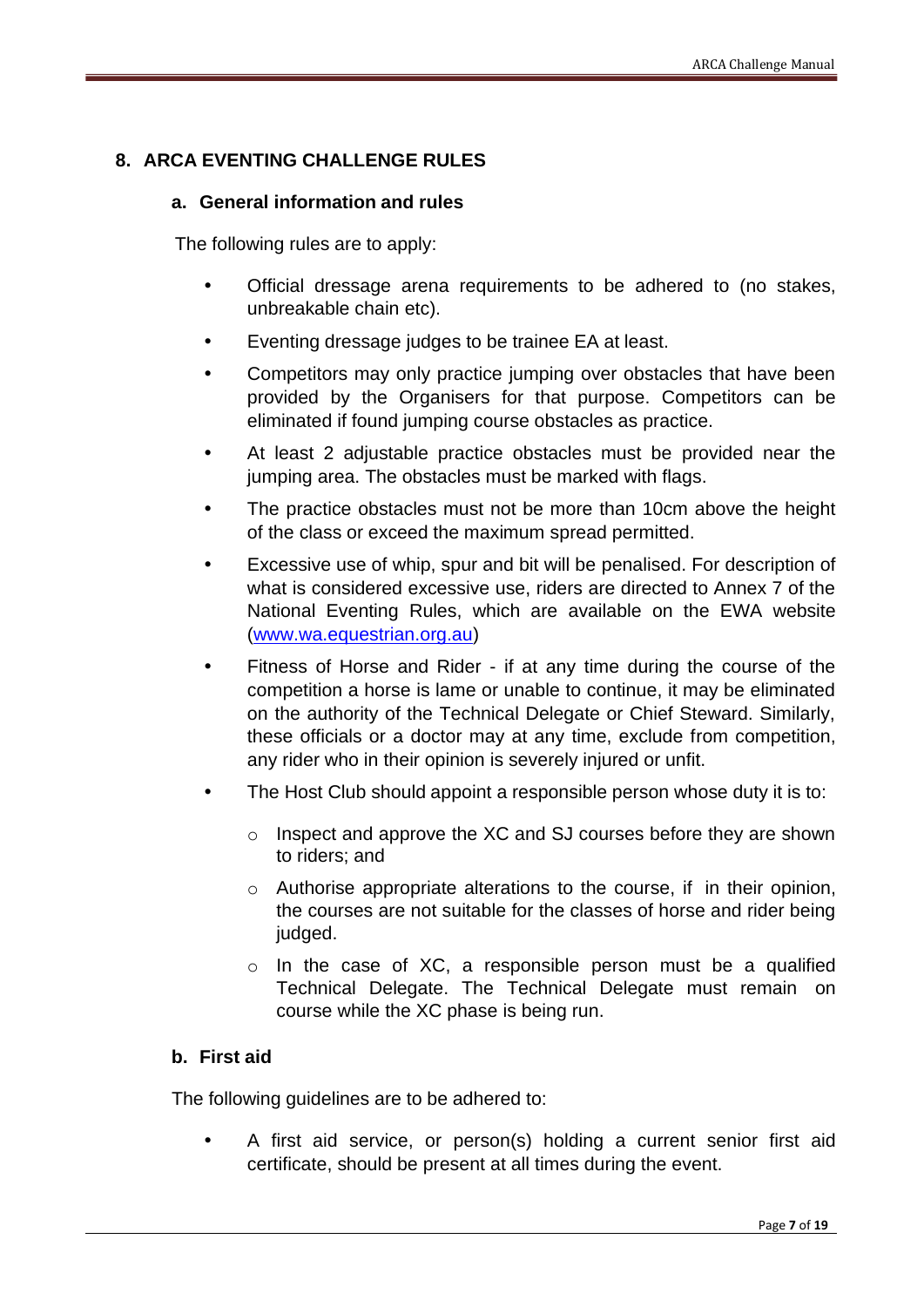- The first aid post must be manned at all times.
- Emergency vehicles must be able to access all parts of the venue.
- An ambulance and/or paramedic team must be present during the conduct of the XC phase.
- A Veterinarian should be present during the jumping phases. If no vet is available, then competitors should be notified before the commencement of the event and details of vet services on call should be posted in key locations around the venue and provided to ground personnel.

It is a condition of entry that all competitors wear an approved body protector for the conduct of the XC phase.

#### <span id="page-7-0"></span>**c. Specific rules for eventing dressage**

EA dressage rules apply, subject to the ARCA Gear Check Rules attached AND following variations: -

- Whips may be carried
- Callers permitted
- Use of voice permitted at Preparatory and Preliminary level
- No eliminations to encourage participation. Leaving arena to be considered as an Error of Course. Judge has final elimination ruling, based on safety.

All Club Challenges MUST abide by the EA Rules unless rules or gear are listed as exceptions within the ARCA Manual & Gear Check Rules.

Host Clubs MUST be EA Affiliated to allow use of the EvA Tests

#### **d. Conduct of cross country phase**

EA cross country rules apply, subject to the ARCA Gear Check Rules attached AND following variations:-

- After the 3rd refusal at a particular obstacle, the rider MUST bypass the jump and continue to the next jump.
- After three (3) refusals at three (3) consecutive jumps, the rider is required to retire from the x-country course. The rider must leave the course at a walk.

On safety grounds, riders are not permitted to attempt a standing jump at heights above 45 cm and riders MUST turn their horse away and re-take the jump if the horse comes to a standstill in front of the jump (refusal).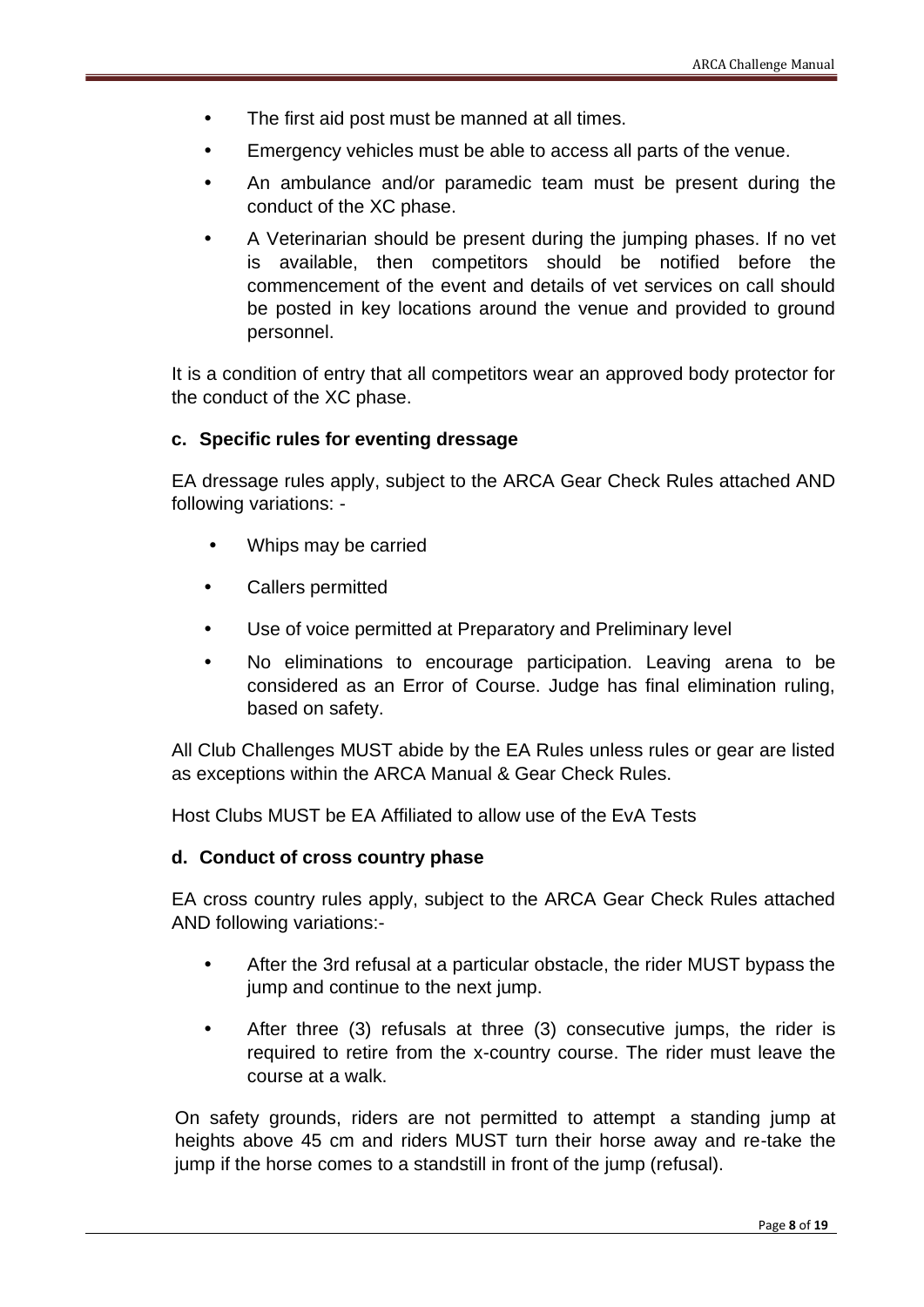Fast/Slow Horses - Slower horses MUST give way to faster horses coming through whilst on the cross country course. This also applies when horses are nearing fences unless rider of slower horse has already presented to the jump.

All Club Challenges MUST abide by the EA Rules unless rules or gear are listed as exceptions within the ARCA Manual & Gear Check Rules.

## <span id="page-8-0"></span>**e. Cross country phase penalties**

#### REFUSALS

A refusal is when a horse stops in front of a jump, runs out from the jump or crosses its tracks once having been presented at the obstacle.

1<sup>st</sup> refusal/run out/circle - penalty 20 points

2<sup>nd</sup> refusal/run out/circle - penalty 40 points.

3 rd refusal/run out/circle - penalty 100 points + rider must bypass the jump and continue to the next obstacle

3 refusals at 3 consecutive jumps - Rider must retire

#### COMPULSORY FLAGS

Missing the compulsory flags will incur a penalty of 100 points.

#### FALLS

A rider is considered to have fallen when he/she is separated from the horse in such a way as to necessitate remounting or vaulting into the saddle. A fall of rider will result in elimination.

A rider may complete subsequent parts of the challenge once cleared by medical staff.

A horse is considered to have fallen when, at the same time, both its shoulder and quarters have touched either the ground or the obstacle and the ground, or when it is trapped in a fence in such a way that it is unable to proceed without assistance or is liable to injure itself.

A fall of horse will result in elimination.

#### JUMP WITH MORE THAN ONE ELEMENT e.g. A, B, C

A refusal at any one of these elements will require that only the refused element at this jump must be re-jumped.

#### TIME PENALTIES

0.4 penalties are incurred per second over optimum time.

Riders who are judged by the Technical Delegate or other responsible person nominated by the Organising Committee to have ridden the course at an unsafe (fast) speed may be eliminated.

#### UNAUTHORISED ASSISTANCE

Any intervention by a third party with the object of coaching the competitor is considered unauthorised assistance. Within the spirit of ARCA, some assistance may be provided to competitors in the form of the providing verbal directions to the next jump and cheering. All other assistance, including taking a lead off another horse, is forbidden.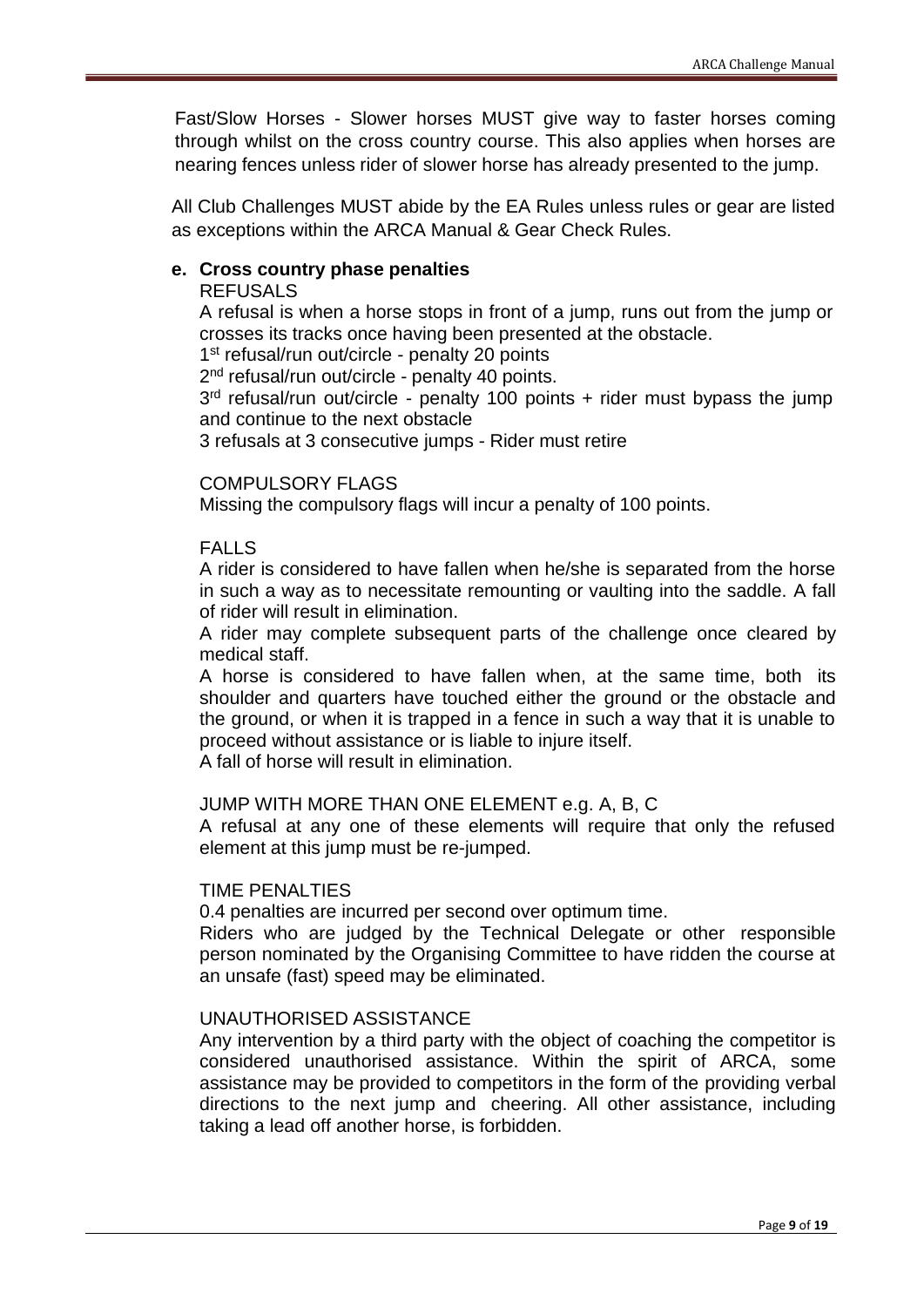Suggested speeds and jump dimensions

| <b>APPENDIX I-Combined Jumping Obstacles</b> |               |             |        |                  |                  |  |  |  |
|----------------------------------------------|---------------|-------------|--------|------------------|------------------|--|--|--|
| Grade                                        | Poles $-30cm$ | 45cm        | 65cm   | 80cm             | 95cm             |  |  |  |
| Indicator Colour **                          | Pink          | <b>Blue</b> | Orange | White            | Red              |  |  |  |
| Speed                                        | 250mpm        | 300mpm      | 325mpm | 350mpm           | 400mpm           |  |  |  |
|                                              |               |             |        |                  |                  |  |  |  |
| <b>Obstacle Dimensions</b>                   |               |             |        |                  |                  |  |  |  |
| Non-fixed height max                         | 30cm          | 45cm        | 65cm   | 80cm             | 95 <sub>cm</sub> |  |  |  |
| Spread with height max                       | 30cm          | 45cm        | 65cm   | 80cm             | 95 <sub>cm</sub> |  |  |  |
| Spread without height                        | <b>NIL</b>    | 60cm        | 75cm   | 95 <sub>cm</sub> | 105cm            |  |  |  |
| <b>Drops</b>                                 | <b>NIL</b>    | 45cm        | 65cm   | 80cm             | 95 <sub>cm</sub> |  |  |  |

\* Poles to 30cm Class to include a majority of poles on the ground

<span id="page-9-0"></span>\*\* Above colour specifications subject to change by host Club

#### **f. Marking and access to the cross country course**

The cross country course should be approved by an EA qualified Technical Delegate and designed and marked accordingly to the following rules and guidelines:

- Red and white boundary flags are to mark the start and finish and compulsory sections of the course, as well as to define the course.
- They are to be placed in such a way that a rider must leave the red flag on his/her right and the white flag on his/her left.
- Each obstacle is to be numbered with an appropriate colour differentiating the different classes. Elements of the same obstacle are to be marked with an A, B, C etc.
- The outline/plan of the obstacles may be published prior to the event at the club's discretion.
- The course must be open for inspection by competitors as early as possible.
- A plan of the course must be displayed by the time the course is open for inspection by competitors.
- The plan must include:
	- o Position of start and finish flags
	- o Numbered obstacles
	- o Compulsory obstacles/passages
	- o Approximate distance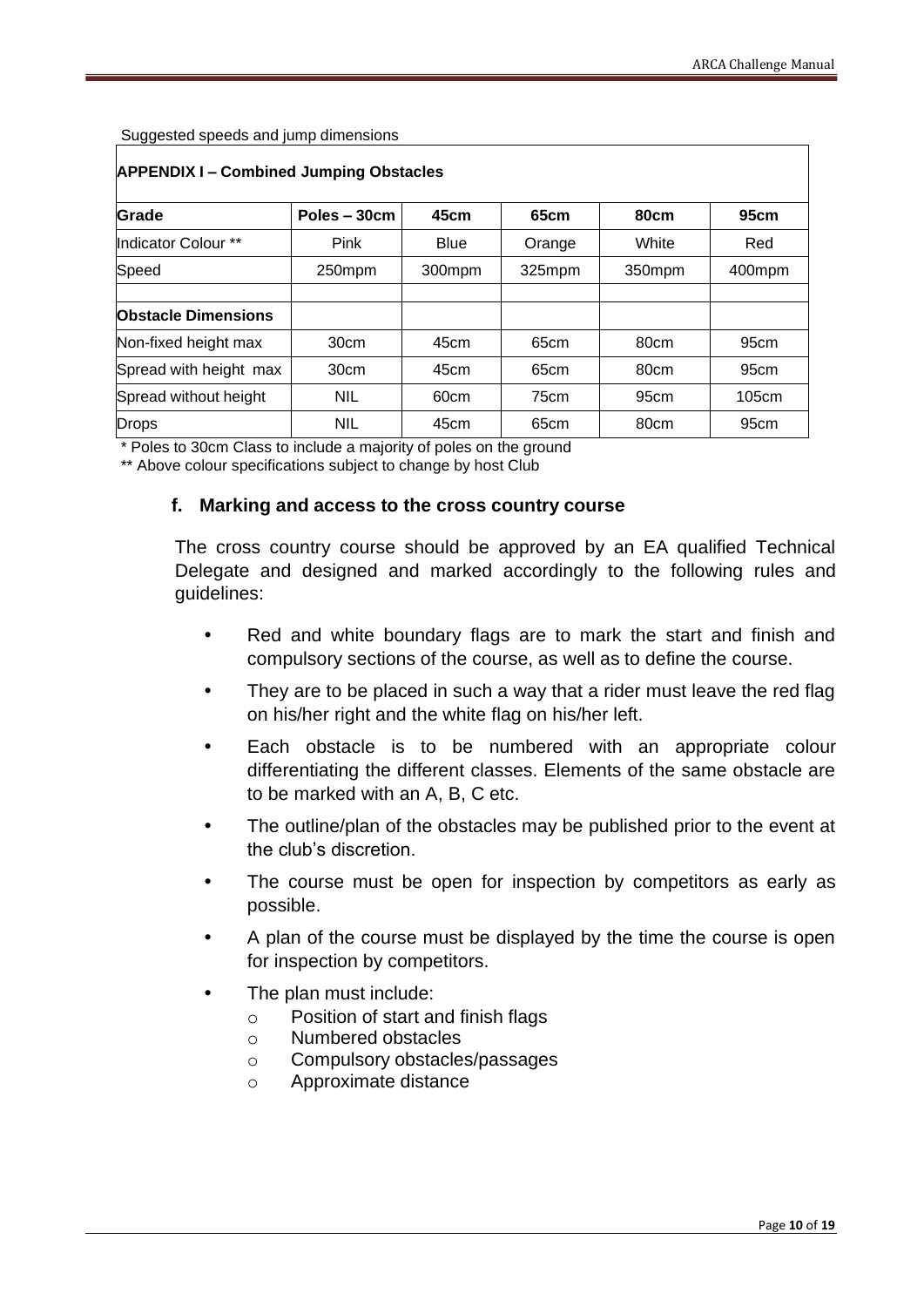## <span id="page-10-0"></span>**g. Guidelines for cross country jump judges**

The Technical Delegate is to brief all XC Jump Judges on the day of the event and Jump Judges are to be provided with written instructions, with diagrams if required, on how jumps and obstacles are to be judged.

## <span id="page-10-1"></span>**9. ARCA SHOWJUMPING CHALLENGE RULES (applicable to SJ competitions and SJ phase of ODEs)**

## **a. General information and rules**

The following rules are to apply:

- The showjumping arena is to be enclosed. While a horse is in the arena during a competition, all entrances and exits must be physically closed.
- Competitors on foot may only be admitted once to the arena before each competition and this includes competitions with jump-off(s). Permission to enter the arena will be given by an announcement over the public address system. In competitions over two rounds with different courses, competitors may inspect the course before the second round.
- Competitors may only jump practice obstacles that have been provided by the Organisers for that purpose. Competitors can be eliminated if found jumping course obstacles as practice.
- At least 2 adjustable practice obstacles must be provided near the jumping area. The obstacles must be marked with flags.
- The practice obstacles must not be more than 10cm above the height of the class or exceed the maximum spread permitted.
- The Host Club should appoint a responsible person whose duty it is to:
	- o Inspect and approve the SJ course before they are shown to riders; and
	- o Authorise appropriate alterations to the course, if in their opinion, the courses are not suitable for the classes of horse and rider being judged.
	- o The responsible person would generally be an approved judge or course builder.

#### <span id="page-10-2"></span>**b. Dress, saddlery and equipment**

EA Showjumping rules apply.

All Club Challenges MUST abide by the EA Rules unless rules or gear are listed as exceptions within the ARCA Manual & Gear Check Rules.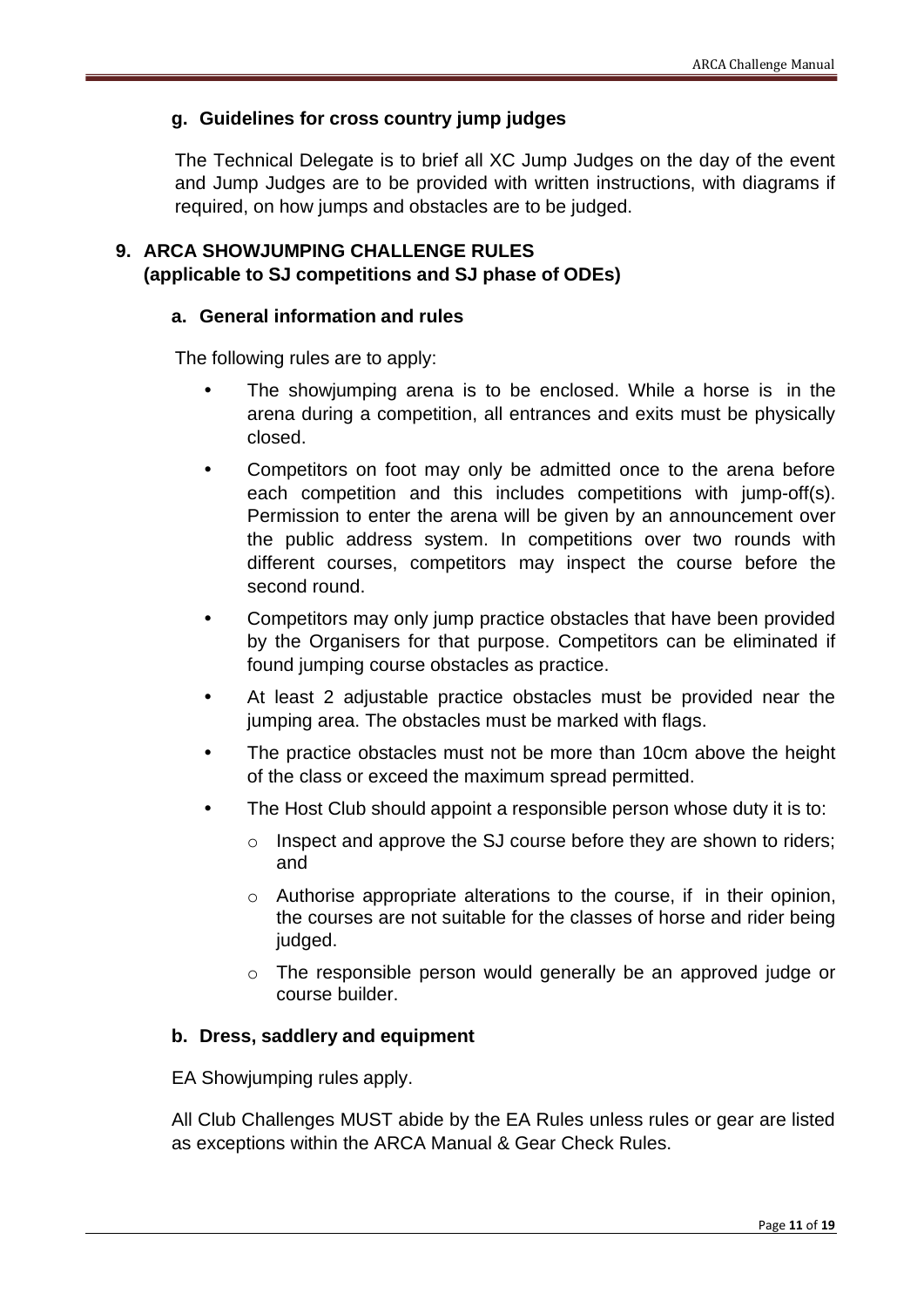## **c. Showjumping penalties (includes SJ phase of ODEs)**

Note: No jump-off is required for the showjumping phase of an ODE.

Penalties for ARCA showjumping competitions and the showjumping phase of the One Day Event are as follows:

- Knocking down an obstacle  $-4$  penalties
- 1<sup>st</sup> refusal or run out 4 penalties
- 2<sup>nd</sup> refusal or run out 8 penalties
- $\blacksquare$  3<sup>rd</sup> refusal or run out  $-$  40 penalties  $+$  Rider must move to next jump
- 3 refusals at 3 consecutive jumps Rider must retire
- $\blacksquare$  Fall of competitor elimination
- $\blacksquare$  Fall of horse elimination
- 100 penalties incurred for:
	- Omitting a jump, jumping an obstacle in the wrong order or wrong direction.
	- Failure to re-attempt an obstacle after a run-out or refusal.
	- Failing to cross start/finish flags.
	- Starting before the judge has given the signal and jumping the first obstacle on course.
	- Error of course not rectified.

#### <span id="page-11-0"></span>**d. Timed showjumping events**

The following rules apply:

- The time allowed for a round in each competition is determined by the length of the course and the maximum speed (e.g. 250-400 metres per minute depending on level).
- Exceeding the time allowed is penalised by one penalty for each second or part of a second in excess of the time allowed up to the maximum time limit (which is equal to twice the time allowed).
- Each competitor in the event must be timed by the same system.
- If there is an interruption in the round and the clock is stopped, the competitor is free to move around until the bell is rung. The clock is restarted when the competitor reaches the same place where the clock was stopped.
- The clock is not stopped in the event of a deviation from the course, a run-out or a refusal.

## **10. ARCA SHOW HORSE / HACKING CHALLENGE RULES**

The following rules are to apply: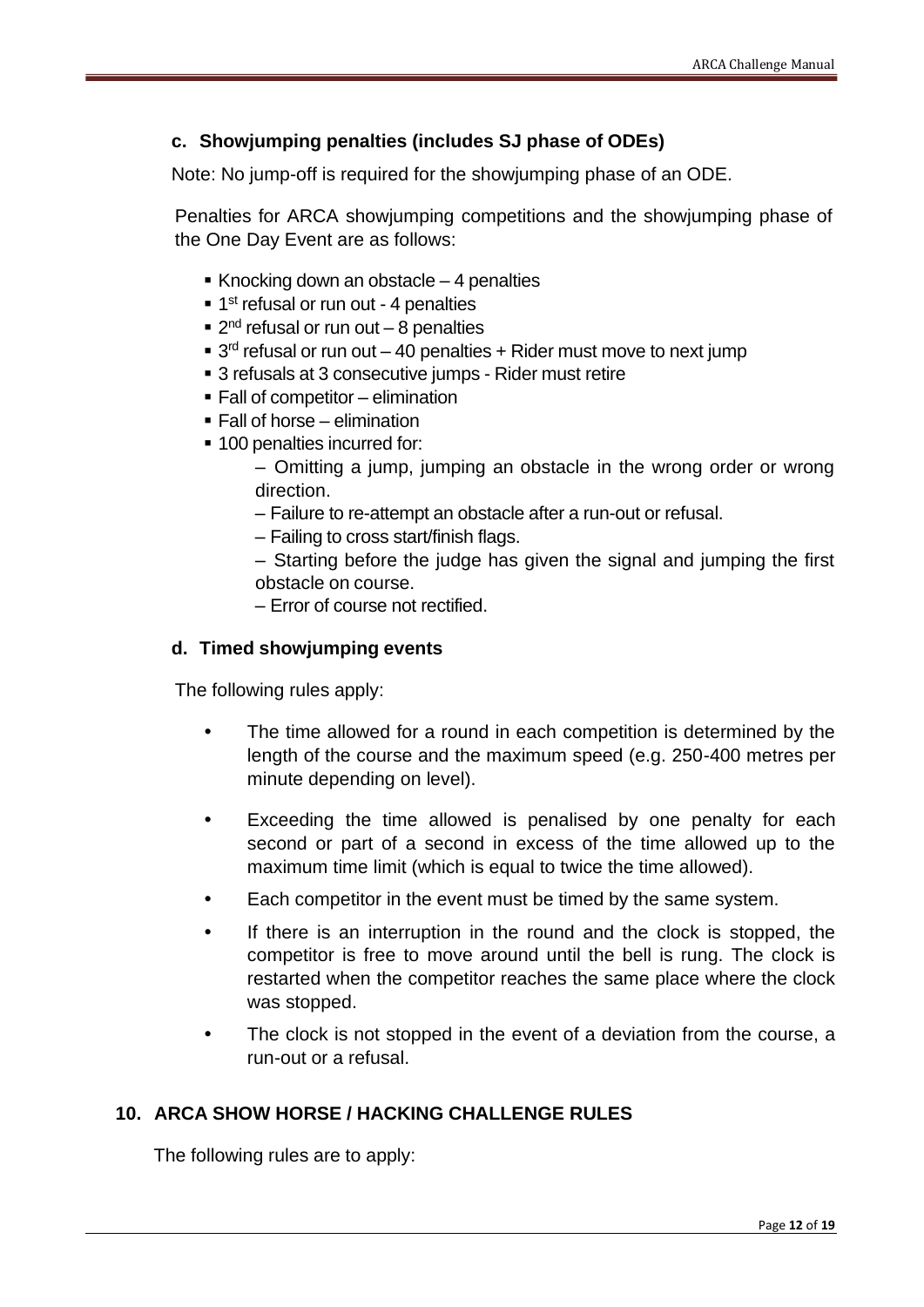- Official height certificates not required, although measuring should be offered prior to classes (if possible). Disputes over an exhibit's height are to be resolved by the Chief Steward.
- Stallions are only permitted in saddle classes at the discretion of the Organising Committee and must comply with EA Stallion Guidelines
- If space at the host club permits, the Organising Committee should endeavour to run different rings based on level e.g. beginner (walk/trot), Intermediate (walk / trot / beginner canter) and Advanced (established canter).
- Height classes should be allocated based on the following height categories: -
	- Under 14hh
	- $14hh 15hh$
	- $15hh 16hh$
	- Over 16hh
- If classes are large, the Organising Committee should direct the judge to only pick approximately six riders out of the ring to do an individual workout.
- If a large number of competitors fall in one height class, the Organising Committee may randomly split the class into A and B. In this instance it would be preferable for the judge to pick three riders from the class A ring and three riders from the class B ring to come together and compete with individual workouts.
- The wearing of double bridles is not permitted.

All Club Challenges MUST abide by the EA Rules unless rules or gear are listed as exceptions within the ARCA Manual & Gear Check Rules.

## **11. ARCA WORKING HUNTER CHALLENGE RULES**

The Working Hunter Event is conducted in three phases - Jumping, Flatwork and In-hand. The jumping phase is conducted first followed by the Flatwork and then the In-Hand phases. Disobedience in any phase of the competition will result in penalties.

The Jumping Phase is conducted over a course of 8 obstacles with a number of verticals and spreads. The track is open and flowing and has at least one change of direction. The course includes a number of natural obstacles such as brush, gates and rustic rails.

The Flatwork Phase comprises of a workout similar to a show hunter and includes a hand-gallop and a change of lead in canter (excluding walk/trot test).

*Martingales and leg protective boots / bandages to be removed.*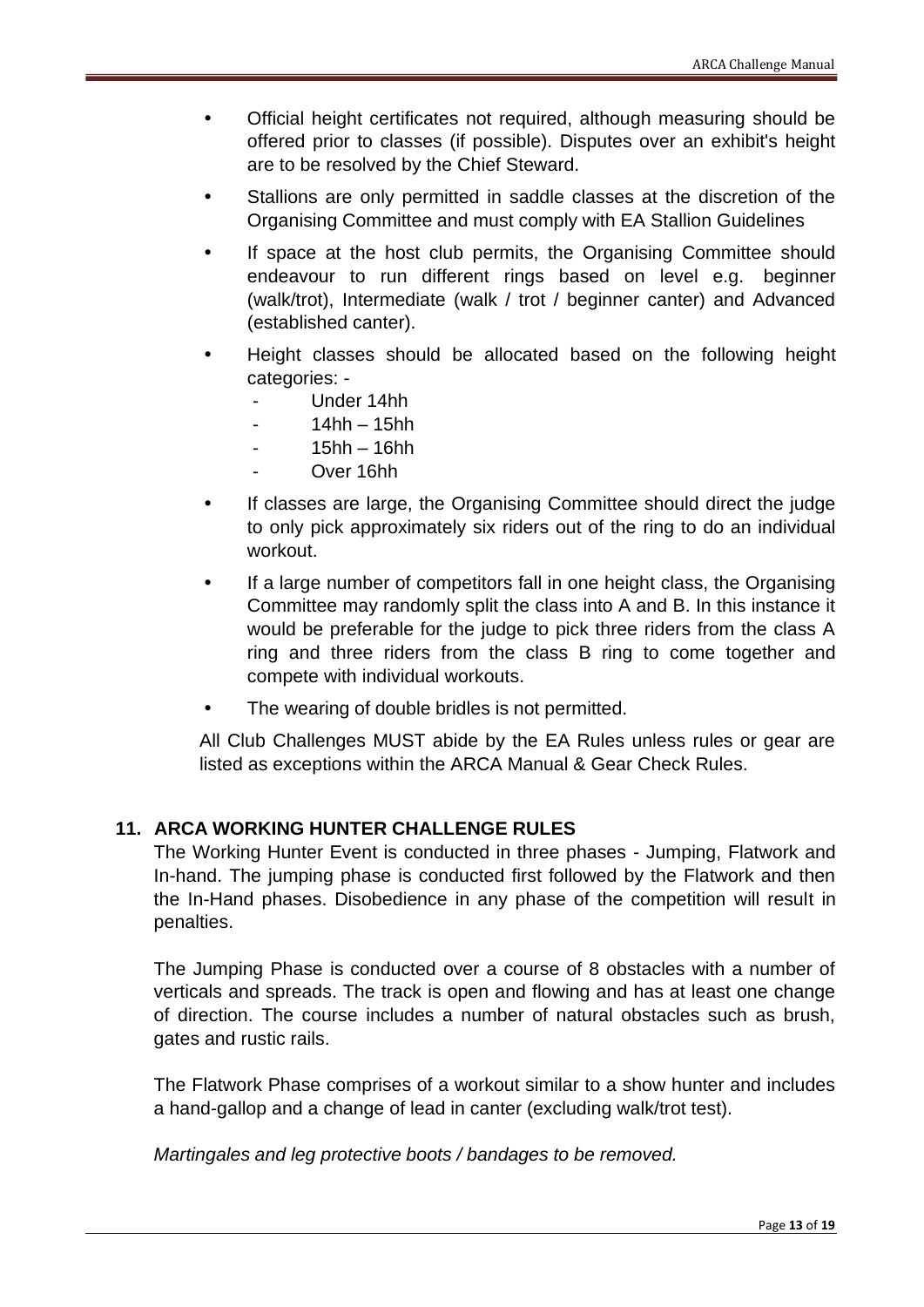The workout should be given to competitors on paper prior to the event. The workout should be similar to that of a show hunter class and must include a handgallop and a change of lead at the canter (excluding walk/trot test). No lengthen trot. The action and temperament marks are to be awarded in the flatwork phase.

For the In-Hand Phase, horses are unsaddled and judged on conformation as a hunter type. Horses are assessed while standing. No workout is necessary.

All Club Challenges MUST abide by the EA Rules unless rules or gear are listed as exceptions within the ARCA Manual & Gear Check Rules.

## **12. ARCA HICKSTEAD / JUMP CROSS CHALLENGE RULES**

Hickstead and/or Jump X Events consist of two separate phases - Dressage and Combined Jumping (over showjumps & cross country fences).

Host Clubs can choose to run event for individuals and/or as a team event (e.g. one rider completes the Dressage Phase and one completes the Combined Jumping Phase, on a different horse).

Refer to Eventing Challenge Rules above for further rules.

### **13. ARCA GYMKHANA CHALLENGE RULES**

Refer individual Challenge Rules above i.e. Hacking & Showjumping

## <span id="page-13-0"></span>**14. ROLE OF OFFICIALS**

At each event, the following people should be nominated and made known to the competitors:

#### Chief Steward

The role of the Chief Steward is to:

- Arrange for the venue to be open and ready for competition at least 1.5 hours before the commencement of the event
- Brief the stewards and other event help on their duties;
- Meet dressage judges on arrival, assign pencillers and allocate arenas;
- Ensure scoresheets are available for judges and marking sheets are updated throughout the event;
- Ensure that the competition runs to schedule, where possible; and
- Deal with protests, in conjunction with an Appeals Committee.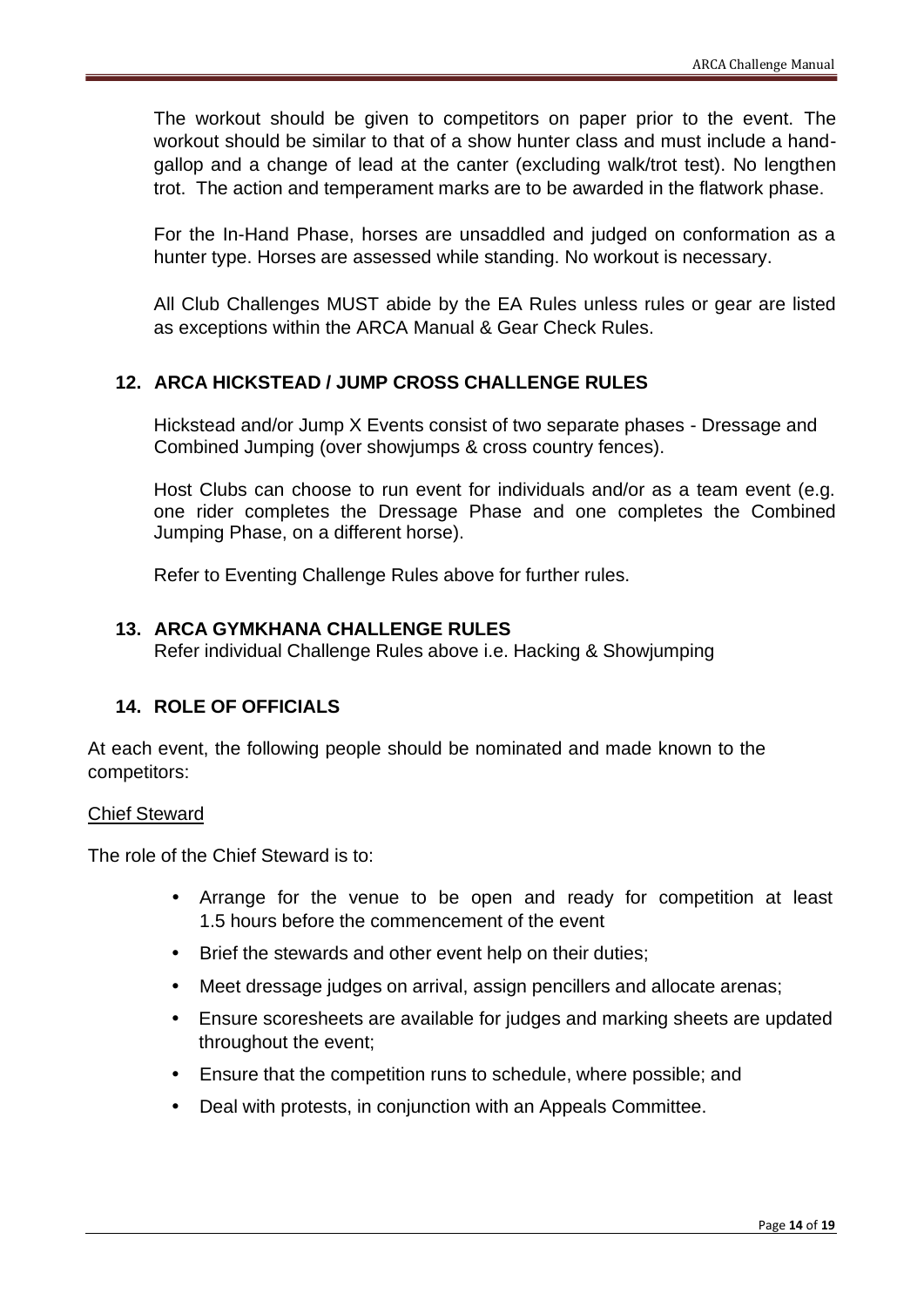#### Gear Steward

It is the responsibility of the Organising Committee to provide a Gear Steward. It is ultimately the responsibility of the competitor to comply with the rules relating to gear.

If a rider does not have their gear checked by the appointed Gear Steward or deputised marshal, they may incur elimination at the discretion of the Chief Steward or Appeals Committee.

Every consideration must be given to not disturbing the harmony of the horse and rider prior to them entering the competition area.

The Gear Steward is responsible for:

- The legality of the dress, saddlery and equipment;
- Checking the gear of each competitor for each element or test of the competition;
- Ensuring that the gear check is completed to allow sufficient time for the competitor to proceed to the competition area and adhere to the draw;
- If a problem arises during the gear check which may cause a delay, the competitor should be requested to re-present to the gear steward immediately after their test or competition element concludes;
- Consulting the Chief Steward or technical delegate if doubt exists regarding any item of saddlery or equipment; and
- If inspection requires removal of the bridle, a head collar/halter should be made available for this purpose.

The Gear Steward should be provided with a copy of the EA dress, saddlery and equipment rules for the relevant competition, together with the ARCA Gear Check Rules, which provides exceptions to the EA rules.

All Club Challenges MUST abide by the EA Rules unless rules or gear are listed as exceptions within the ARCA Manual & Gear Check Rules.

#### Technical Delegate for ODEs

The role of the Technical Delegate is to:

- ensure that the event is run in accordance with the EA and ARCA rules;
- provide appropriate help and guidance;
- inspect and approve the cross country and jumping courses before they are shown to riders;
- authorise appropriate alterations if, in their opinion, the Rules are unsuitable for the classes of the horses being judged.

The Technical Delegate may not perform any other duty at the event.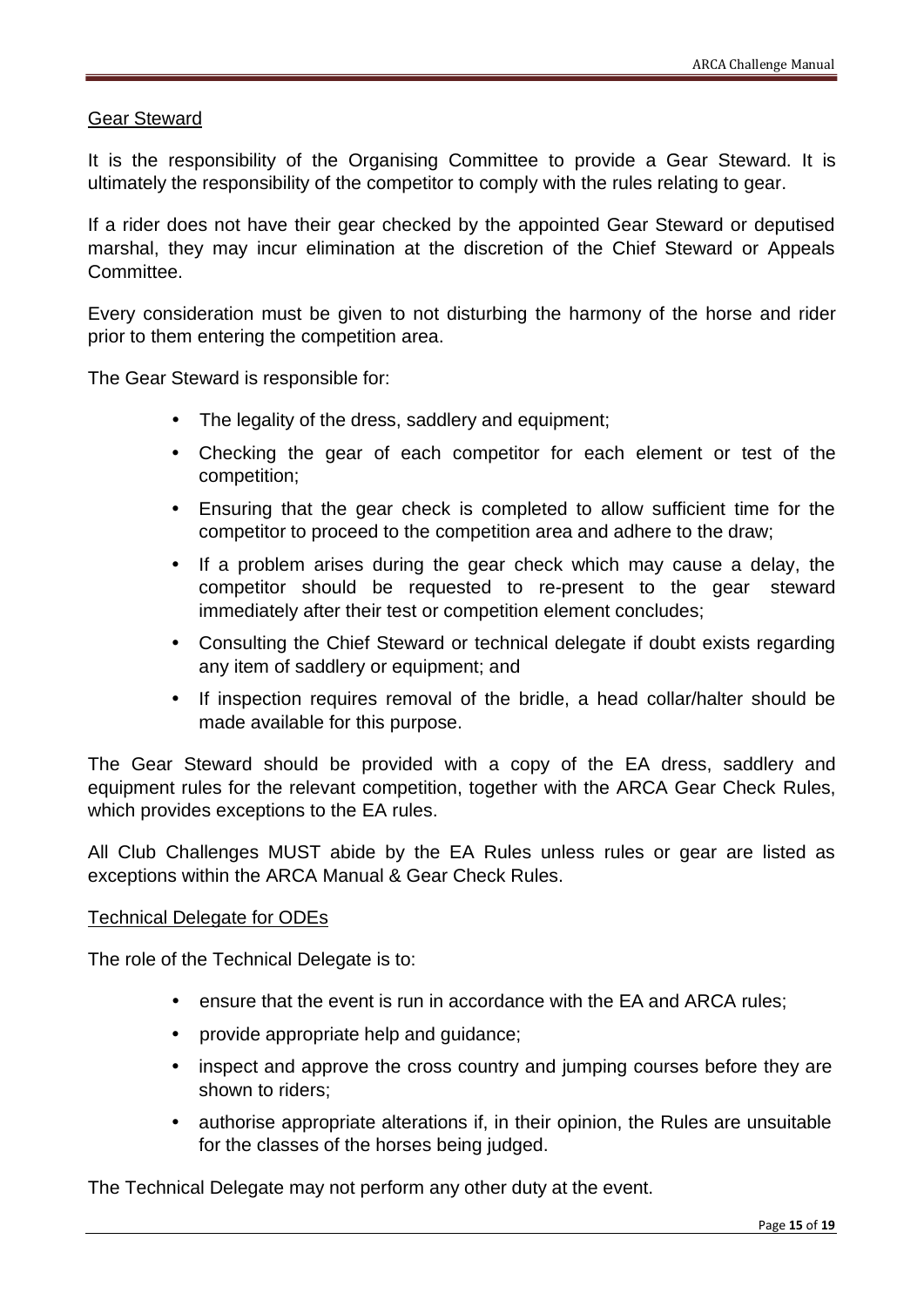In addition to Chief Steward/Technical Delegate and Gear Steward(s), other event helpers will include, depending on the nature of the event

- Dressage Test writers (pencillers)
- Dressage test sheet runners
- XC jump judges
- XC starter
- XC ground crew
- Show horse pencillers
- Ring marshal(s)
- SJ ground crew
- SJ judge
- SJ timer
- Scorers
- Gate steward
- First Aid/safety officer

## <span id="page-15-1"></span><span id="page-15-0"></span>**15. SCORING FOR CHALLENGES**

## **a. Dressage Challenge scoring**

Scoring as per EA Dressage Rules allowing for any stipulated ARCA exceptions.

- The winner of each Dressage class is the competitor with the highest percentage score. Results are rounded to three decimal points.
- Ribbons are awarded to  $6<sup>th</sup>$  place.

## <span id="page-15-2"></span>**b. Eventing Challenge scoring**

The three phases of the ODE are to be scored on the basis of penalty points. The winner of each class is the competitor with the lowest total number of penalty points after combining Dressage, XC and Showjumping penalties.

- To convert dressage percentages into penalty points, the percentage dressage score, as calculated above, is subtracted from 100. The result is rounded to one decimal point.
- Cross country and showjumping penalty points are the total penalties received for the respective phases.
- Ribbons are awarded to  $6<sup>th</sup>$  place.

## <span id="page-15-3"></span>**c. Showjumping Challenge scoring**

The winner of each Showjumping class is the competitor with the lowest number of jumping penalties and fastest time in the jump-off round.

If a class is based on Optimum Time, the winner is the competitor with the lowest number of jumping penalties, closest to the optimum time.

#### <span id="page-15-4"></span>**d. Show Horse Challenge scoring**

Show horse (hack) classes are not scored but placings & ribbons are awarded by the judge in each ring up to a maximum of  $6<sup>th</sup>$  place. Champion and Reserve Champion placings to be awarded for each ring based on height.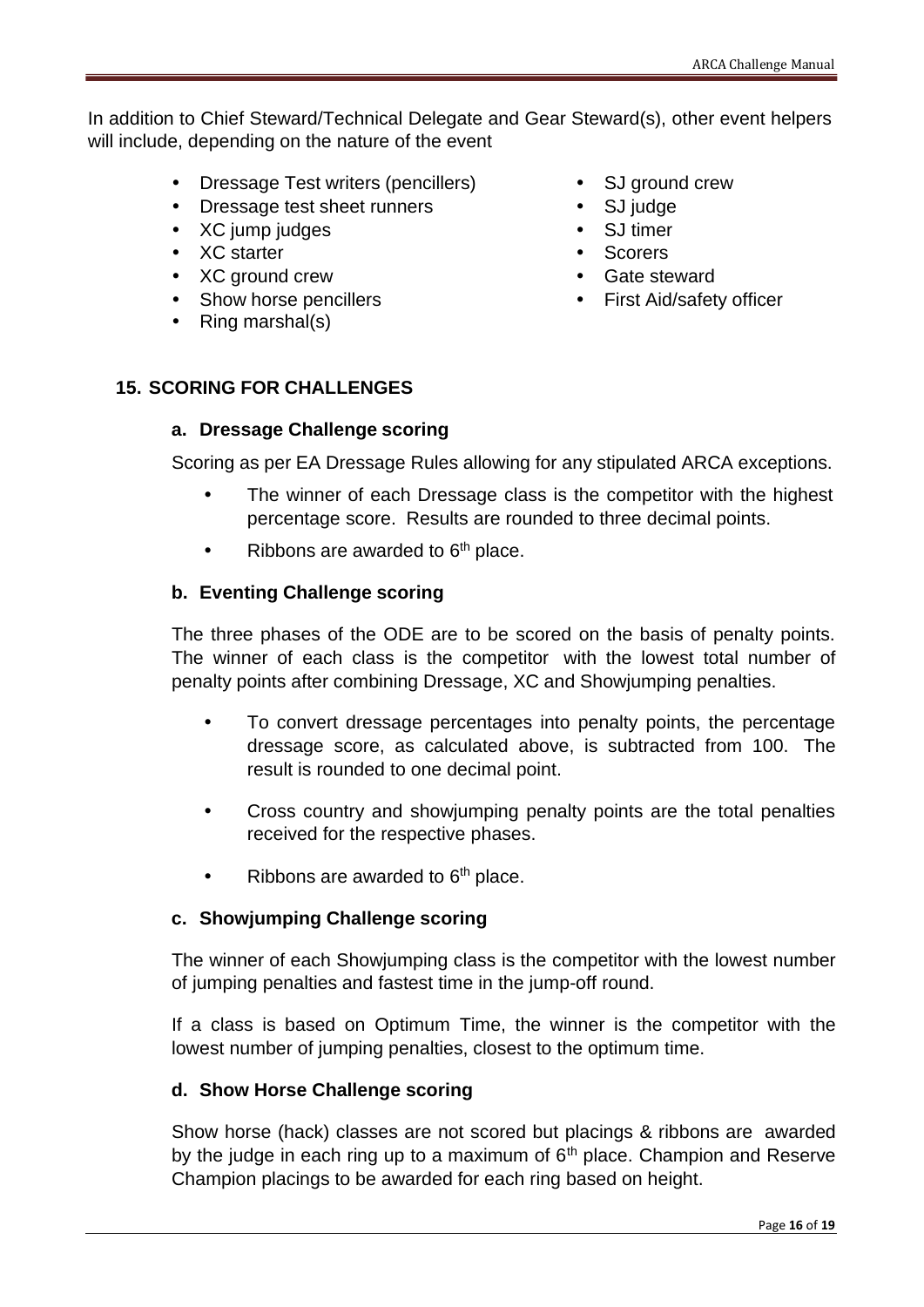## <span id="page-16-0"></span>**e. Working Hunter Challenge scoring**

The three phases of the Working Hunter are to be scored by combining marks for each phase. The winner of each class is the competitor with the highest score. In the event of a draw, the jumping score will preside. In the event that there is still a tie, the "Type" mark will be the deciding factor.

Jumping Phase Scoring

For each obstacle cleared, competitors will be given a mark as follows:

- 3 marks = insufficient;
- $\bullet$  7 marks = good:
- $\cdot$  10 marks = excellent.

The following Jumping penalties will apply:

- Knockdown minus 10 marks;
- 1st Refusal minus 10 marks:
- 2nd Refusal minus 20 marks
- 3rd Refusal minus 30 marks + Rider must move to next jump
- 3 refusals at consecutive jumps Rider must retire
- Taking the wrong course minus 20 marks.
- Fall of Horse or Rider Rider must retire
- In addition competitors are given a mark out of 30 for jumping style and manners (submission and obedience).

Flat Work Scoring

- A mark out of 20 for Action and Paces;
- A mark out of 15 for Manners (submission and obedience);
- A mark out of 10 for rider and horse attire

In-Hand Scoring

- A mark out of 30 for hunter type
- A mark out of 25 for conformation

#### **f. Hickstead and Jump Cross Challenge scoring**

As per Eventing scoring above.

Final scores are determined by combining the penalty points incurred in each phase.

The winner/s is the competitor or team with the lowest total of penalty points. In the case of a tie, the winner or placegetter will be the combination with the lowest dressage penalties. If there is still a tie, the winner or placegetter will be the combination whose combined jumping time is the closest to optimum time

## <span id="page-16-1"></span>**g. Gymkhana Challenge scoring**

As per individual disciplines above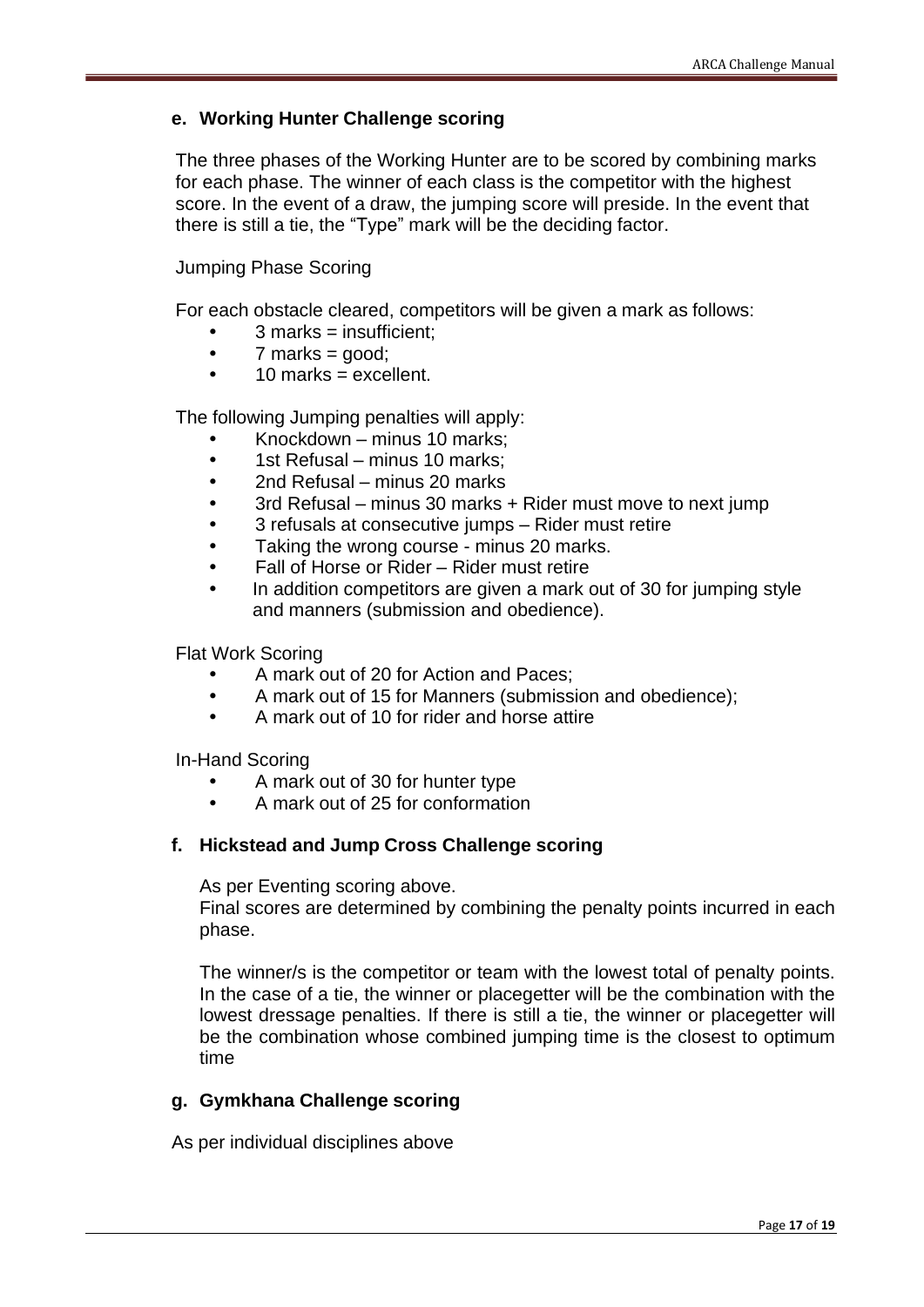#### <span id="page-17-0"></span>**h. Best Presented Class scoring**

- At any type of challenge, a Best Presented team award may be held at the hosting club's discretion but shall be mandatory at Dressage and Show Horse Challenges. This is to consist of 2-4 riders from each club. Prizes are to be awarded based on overall presentation, cleanliness of horse, tack and rider uniform.
- Team unity of presentation to be encouraged.

#### <span id="page-17-1"></span>**i. Overall High Point and Handicap Awards scoring**

Individual competitors are awarded 'Points' based on their class placings through the day as follows: -

| $1st$ place           | 6 points | $2nd$ place           | 5 points |
|-----------------------|----------|-----------------------|----------|
| $3rd$ place           | 4 points | $4th$ place           | 3 points |
| 5 <sup>th</sup> place | 2 points | 6 <sup>th</sup> place | 1 point  |

Equal placings are awarded the same points (i.e. if two riders are placed equal third, they will both be awarded 4 points). In pairs events, points are awarded to each rider (e.g. if two riders in a Pas de Deux or pairs hacking class place first, they will each be awarded 6 points).

Individual competitors' points are added to the results for their Club and all competitors' points are combined to determine a total number of points for each Club.

Ribbon colours

| $1st$ place | <b>Blue</b> | $2nd$ place | Red          |  |
|-------------|-------------|-------------|--------------|--|
| $3rd$ place | White       | $4th$ place | Green        |  |
| $5th$ place | Yellow      | $6th$ place | <b>Brown</b> |  |
| .           |             |             |              |  |

**High Point Trophy** Awarded to the Club with the highest overall points.

**Handicap Trophy Awarded to the Club with the highest** average score. This score is calculated by dividing the total number of points of each Club by the total number of Club members competing on the day.

> Note: for the purpose of the handicap trophy, a team in an ODE (or similar style challenge) is considered one rider.

**Individual High Point Rider (ARCA Rug)** Awarded differently dependant on Event, as follows:

Dressage – highest combined percentage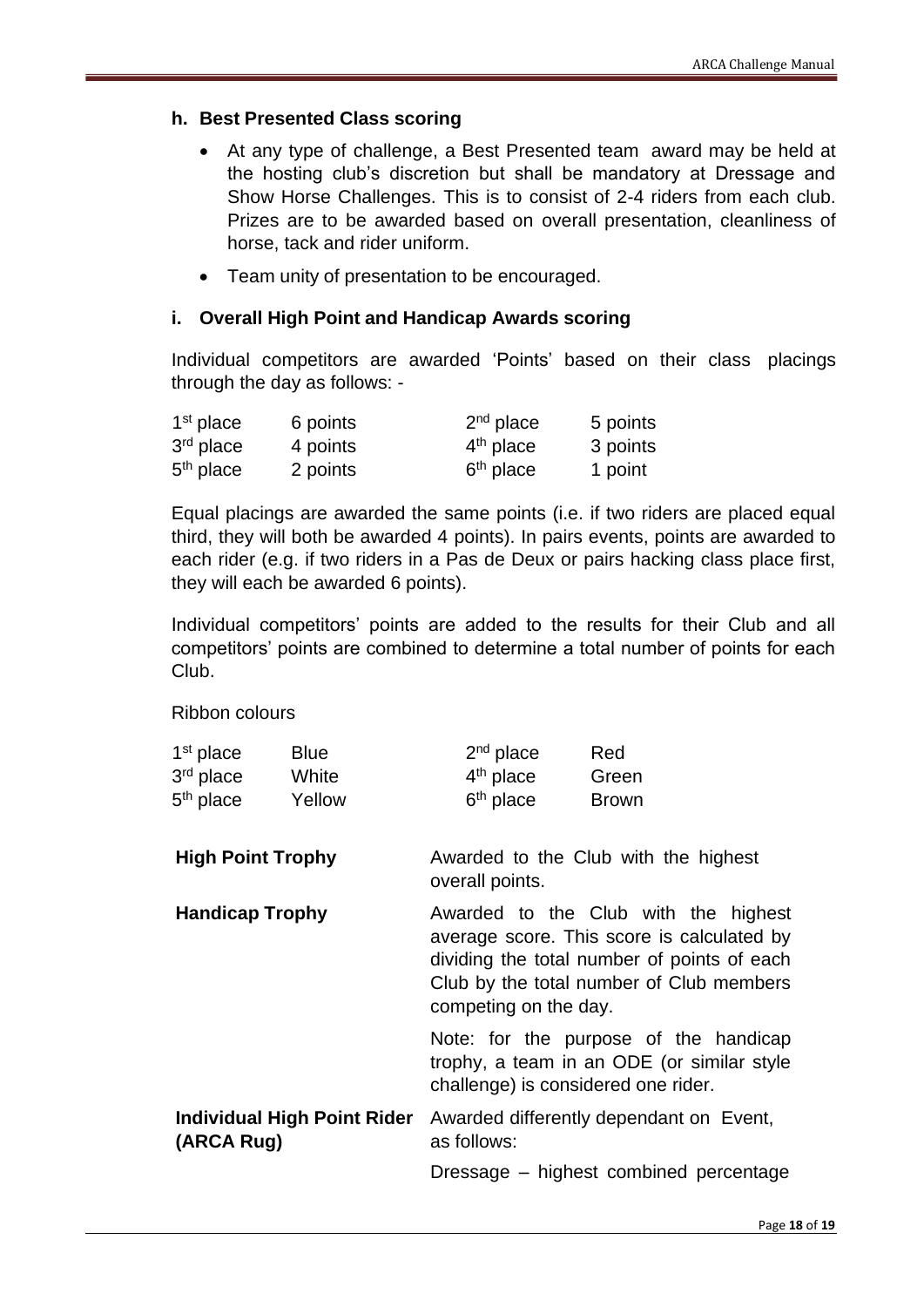for Individual and Freestyle tests across all classes.

NB: To be eligible for High Point Rider, a competitor must ride both an Individual and an individual Freestyle test at any level.

Eventing – Lowest combined penalty points across all classes. In the case of a draw, the winner shall be the 'equal' rider with the lowest Dressage penalties.

Showjumping – Based on total points awarded for the day across all classes. In case of a draw, the winner shall be the 'equal' rider with the lowest total penalties across their classes.

Show Horse / Hacking – Total combined points awarded across all classes. In the case of a draw, the winner shall be the 'equal' rider with the highest number of highest placings (e.g. 5 blues, against 4 blues)

Working Hunter – The highest score across all classes. In case of a draw, the winner shall be awarded to the 'equal' rider with the highest jumping score.

Hickstead – The lowest score across all classes. In the case of a draw, the winner shall be the 'equal' rider closest to their classes' optimum time.

Gymkhana - Total combined points awarded across all classes. In the case of a draw, the winner shall be the 'equal' rider with the highest number of highest placings (e.g. 5 blues, against 4 blues)

*Results are to be posted online and provided to the ARCA Committee within 1 week of completion of the Challenge*

*Rules effective as at 1 st May 2022*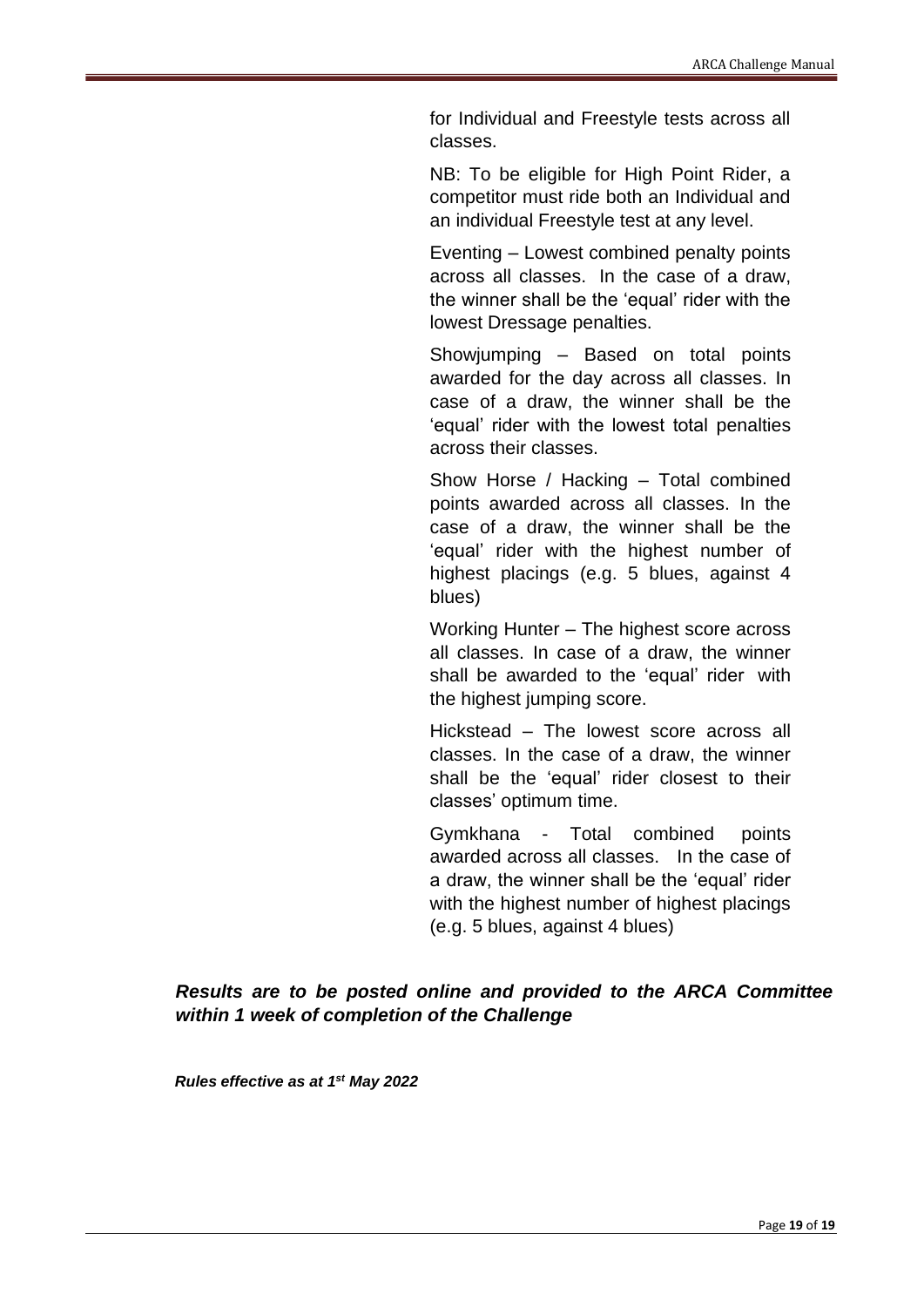## **ARCA GEAR CHECK RULES (exceptions/variations to EA Rules)**

### **All Clubs MUST abide by these ARCA Gear Check Rules at ARCA Challenges.**

#### *RIDERS*

#### **Club uniforms to be worn by all riders.**

Coloured jodhpurs permitted

Hacking jackets NOT permitted

Riding Boots – Long or short riding boots are permitted, must be heeled.

Chaps/Gaiters - Optional. Material & colour not relevant as long as they are in good, safe condition

Gloves - Optional. Material & colour not relevant as long as they are in good, safe condition

Spurs - Optional. Spurs must be of smooth material (metal or plastic). Any shank to point downward and to the rear. Roller Spurs permitted. Rowel spurs NOT permitted

#### *HORSE*

Plaiting – Optional

Bitless bridles are permitted in all phases (no rope/halter style permitted - see Annexure for bitless examples)

Nosebands – permitted – see Annexure

Ear hoods – permitted

Compression hoods- permitted

Breastplates – permitted

Neck strap – permitted

No Double Bridles to be worn at any level

Saddles – any type permitted as long as it is safe & in good condition. Girth straps to be checked!

#### *Please Note:*

**Colour of clothing, gear and tack is not relevant as long as it is in good, safe condition. No additional marks will be awarded or deducted for gear that does or does not match.**

**In the spirit of inclusion fostered by ARCA, most gear is permitted provided it is in good condition and safe for Horse and Rider. ARCA wishes to encourage competition amongst Adult Riders without the need for additional costs for presentation.**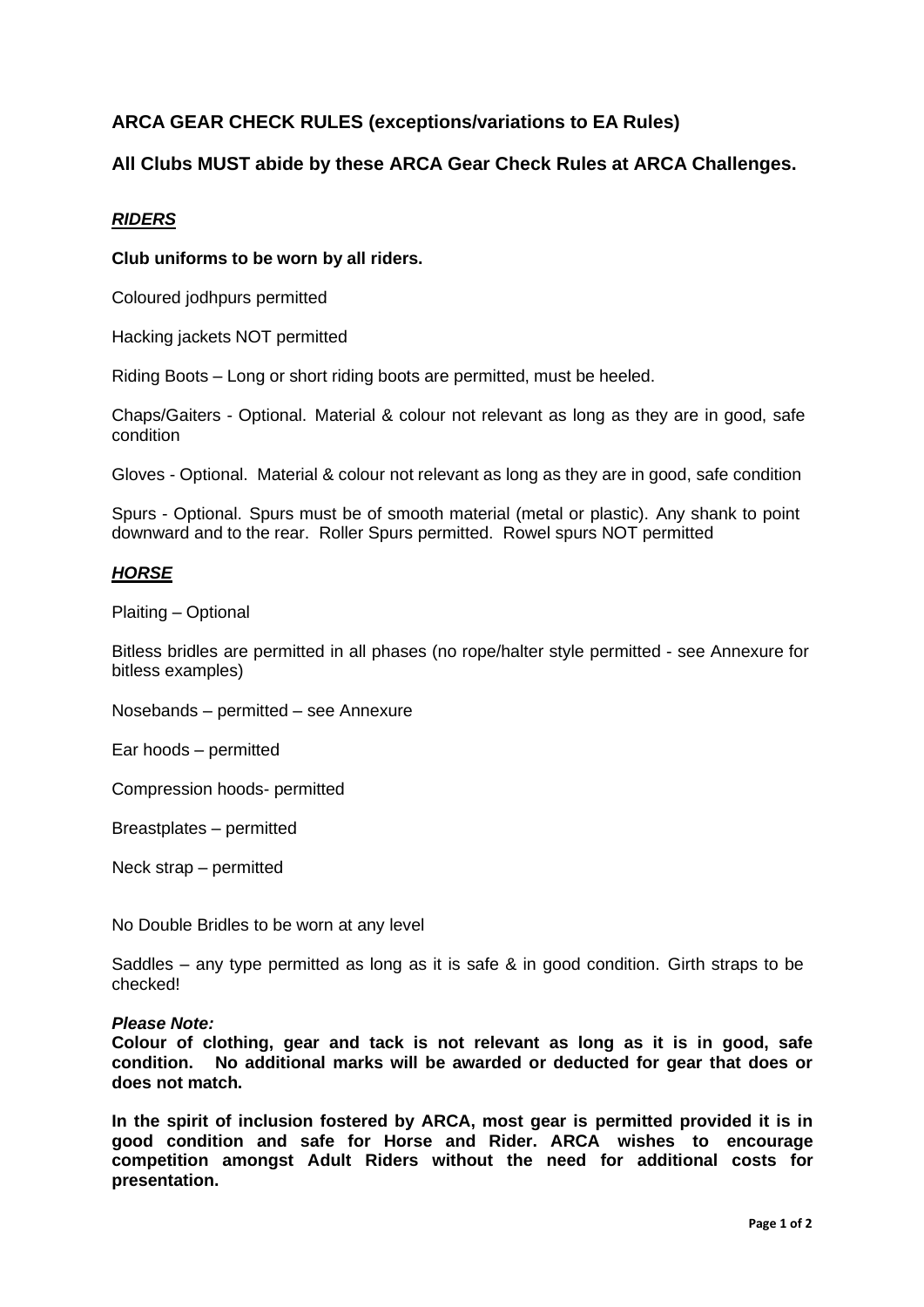## **Event specific**

#### **Dressage**

Snaffle bridles only, single or double jointed acceptable – See Annexure

No Double bridles to be worn at any level

Boots and bandages – NOT permitted

#### Hickstead / JumpX

Watches NOT permitted

Whip is permitted to be carried in the dressage phase of Eventing and Hickstead/JumpX competitions. Whips to be no longer than 120cm.

Body protectors are compulsory for all jumping heights. If a rider does not own one, please encourage them to borrow from their fellow club members. Host clubs should consider providing a few 'loan' vests for the day to ensure all riders are able to compete.

Medical armband recommended but not compulsory. No bibs/number holders or bridle numbers required.

No Double bridles to be worn at any level

#### Eventing

Whip is permitted to be carried in the dressage phase of Eventing and Hickstead/JumpX competitions. Whips to be no longer than 120cm.

Body protectors are compulsory for all jumping heights. If a rider does not own one, please encourage them to borrow from their fellow club members. Host clubs should consider providing a few 'loan' vests for the day to ensure all riders are able to compete.

Medical armbands, bibs/number holders and bridle numbers required should also be worn by all competitors if there is to be more than one rider on course at the same time.

No Double bridles to be worn at any level

#### *Please Note:*

**Colour of clothing, gear and tack is not relevant as long as it is in good, safe condition. No additional marks will be awarded or deducted for gear that does or does not match.**

**In the spirit of inclusion fostered by ARCA, most gear is permitted provided it is in good condition and safe for Horse and Rider. ARCA wishes to encourage competition amongst Adult Riders without the need for additional costs for presentation.**